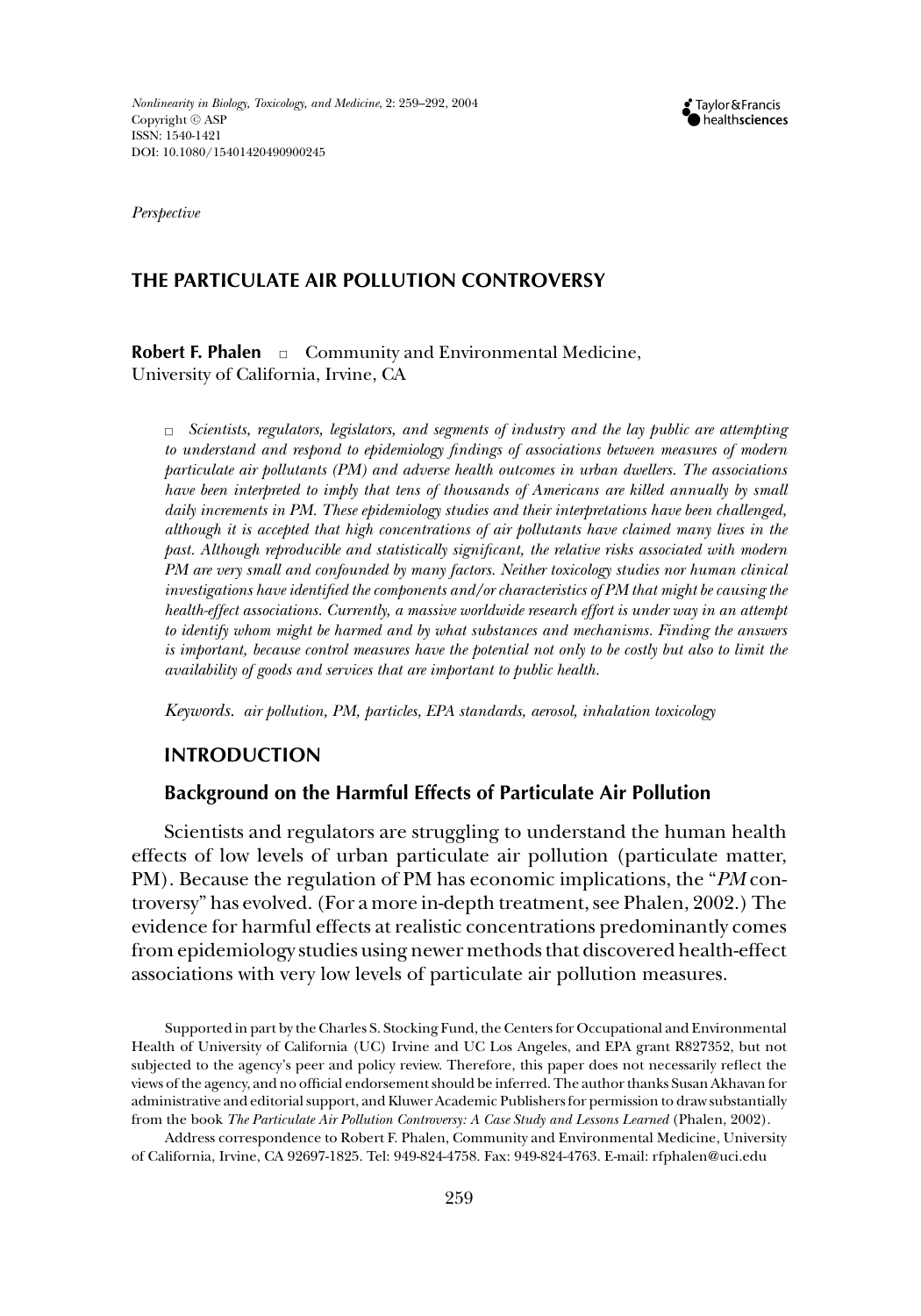#### 260 *R. F. Phalen*

Perfectly clean air, which cannot be found in nature, is about 76% nitrogen gas (by weight), 23% oxygen, 1% argon, 0.03% carbon dioxide, plus smaller quantities of other gases, such as helium and neon. Also, air will contain as much as  $25 \text{ g/m}^3$  of water vapor at room temperature. Ambient air contains hundreds of vapors and tens of thousands of suspended particles per liter. The contaminants can be classified in several ways but, for regulatory purposes, "anthropogenic" (human generated), "natural," and "secondary" (produced by chemical reactions in the atmosphere) are used.

How contaminated must air be before it is considered impure? The answer depends on a number of factors, including who is breathing the air, for how long, at what exercise level, and the specific contaminants under consideration. Therefore, modern air standards differ for occupational settings, outdoor settings, domicile settings, and so on. Even when an air standard has been accepted as adequately protective of health, some individuals may develop aversions to its odor, allergic responses, or unexplained sensitivities. Therefore, air standards often represent compromises that are practical, achievable, and protective for most people. As technological processes evolve, as the economy improves (so that controls can be afforded), and as medical knowledge advances, air standards tend to become more stringent.

There is consensus on the effects of very high concentrations of environmental air pollutants as occurred in the "great air pollution disasters." Although different authors include more or fewer episodes in the "disasters" category, three incidents shaped scientific thinking and public policy. These incidents had several factors in common: heavy emissions, prolonged nearstagnant air conditions, low temperatures, and fog. The first, in December 1930, affected communities in a valley of the Meuse River in eastern Belgium. The valley was industrialized, having several electrical power plants and heavy industries as well as other pollutant sources. The six-day episode began with dropping temperatures, fog, and very low wind speeds. More than 60 excess deaths occurred, accompanied by cases of cough, shortness of breath, and irritation (Stern, 1977; Clayton, 1978; Lipfert, 1994; Wilson and Spengler, 1996). Deaths occurred mostly in those who were elderly and had pre-existing heart and lung diseases. Speculation and modeling has identified  $SO<sub>2</sub>$  and acid droplets as the probable causal agents. The second incident occurred in October 1948 in Donora (and nearby Webster), an industrial community of about 14,000 (1,000 in Webster) in Pennsylvania at a bend of the Monongahela River surrounded by high ground. The area was heavily industrialized, and essentially all private and commercial establishments used soft coal for fuel (Ashe, 1952). The episode began with a persistent fog and stagnant wind conditions. Over the next few days the fog became odorous (a smell of SO<sub>2</sub>), and visibility was low enough ( $\sim$ 15 m) that traffic essentially stopped. Either 18 or 20 deaths have been attributed to the episode, when about one or two were expected during the period (Lipfert, 1994). Older persons (over 50 years) with existing cardiopulmonary diseases were most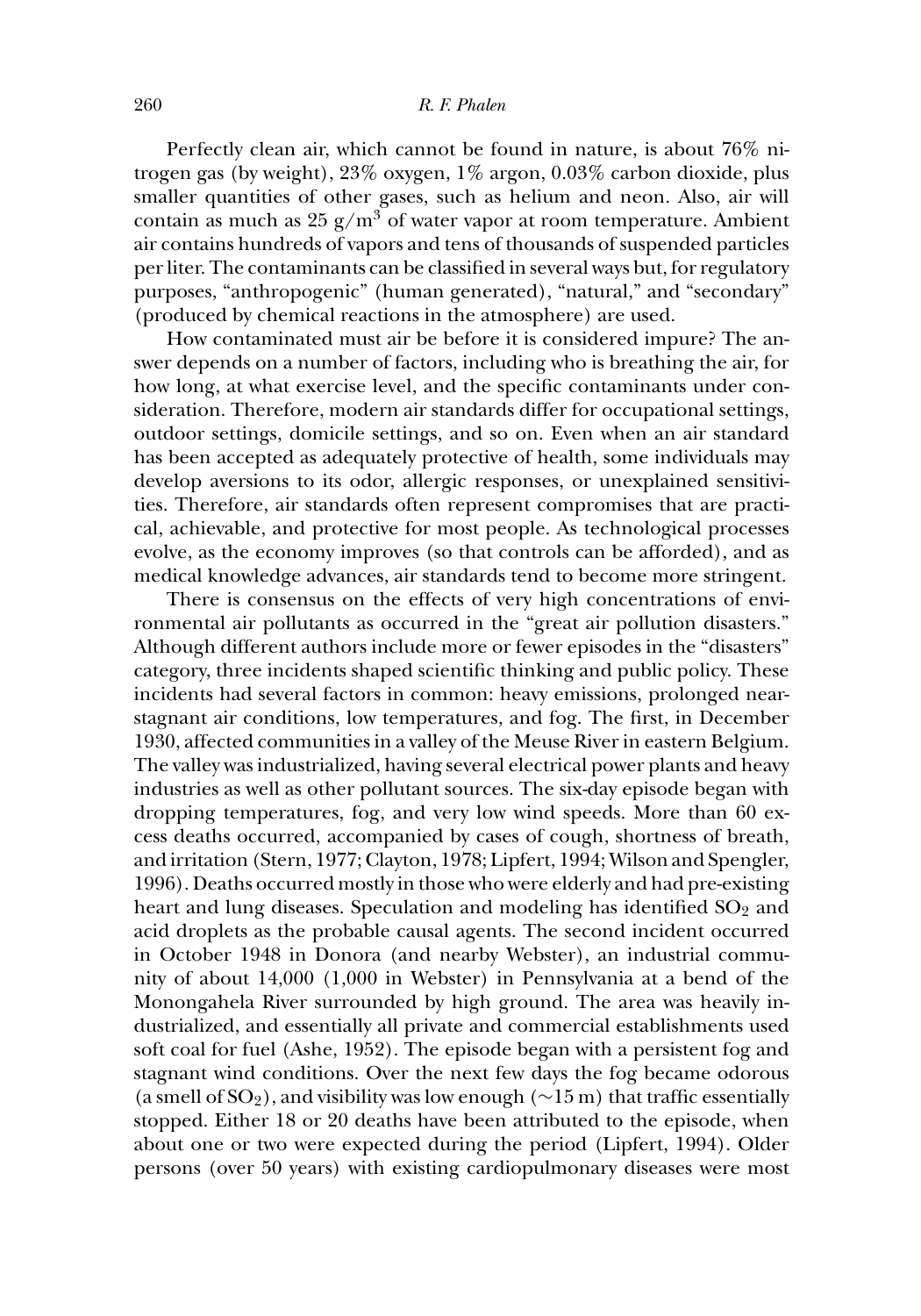affected. Cough, dyspnea, and eye and respiratory irritations were seen. As in the Belgian episode, no air monitoring was in place, but estimates place the possible  $SO_2$  level as high as 5.5 mg/m<sup>3</sup> (2 ppm), and the total suspended particulates (TSP) as high as 30 mg/m<sup>3</sup> (Stern, 1977; Lipfert, 1994; Wilson and Spengler, 1996). Other contaminants that were probably present in significant amounts include sulfuric acid, carbon monoxide, oxides of nitrogen, carbon, iron oxide, zinc oxide, and several other metals. A subsequent Public Health Service study concluded that a combination of pollutants would have been required to produce such severe health effects (Shrenk *et al*., 1949). The most severe of the air pollution disasters occurred in December 1952 in London, England, which lies in the valley of the Thames River. The intense, nearly stagnant fog produced by a low-temperature inversion at about 100 m altitude led to a rapid buildup of a sooty, apparently acidic smog that was so intense that traffic was impeded and pedestrians became lost (Lipfert, 1994). The number of deaths attributable to the smog is uncertain, because influenza and the effects of temperature and high humidity were possible confounding factors (Holland *et al*., 1979). However, the British Ministry of Health reported over 4,000 excess deaths, and most estimates attribute 3,000 or more deaths to the episode (Stern, 1977; Clayton, 1978). Most strongly affected were those 45 years or older and infants under 1 year. Pre-existing illness, especially of the heart and lungs, was a risk factor for mortality in 80% of the victims. Causes of death were listed as bronchitis, pneumonia, and heart disease. In the weeks prior to the episode, particulate levels averaged 0.5 mg/m<sup>3</sup>, and SO<sub>2</sub> levels averaged 0.15 ppm. During the episode, 48-hour averaged particle levels reached  $4.5$  mg/m<sup>3</sup>, and SO<sub>2</sub> levels reached 1.3 ppm (Clayton, 1978). The source of the air contaminants was soft-coal combustion, which was widely used for domestic heating. (The British Clean Air Act of 1956 subsequently limited the use of such coal for heating homes.) As in the other air pollution disasters, some unmeasured toxic agent or a combination of pollutants was believed to have produced the health effects (Ashe, 1952). Much has been written on these air pollution episodes, but several conclusions seem warranted. First, severe air pollution episodes are capable of producing excess morbidity and mortality. Second, deaths lag the beginning of the episode by a few days, usually two or more. Third, those who have pre-existing heart and lung diseases, especially older adults, are the most severely affected. Fourth, exceptionally unfavorable meterologic conditions, including zero or very low wind speeds, a severe air inversion, and high humidity and/or low temperature, were present. Fifth, combinations of pollutants, including some that were not measured, were believed to have caused the illnesses and deaths.

Although there were numerous epidemiology studies in the immediate period following the 1952 London episode that examined associations between air pollution and measures of health (mortality, pulmonary function, pulmonary symptoms, school absences, hospital admissions, etc.), it is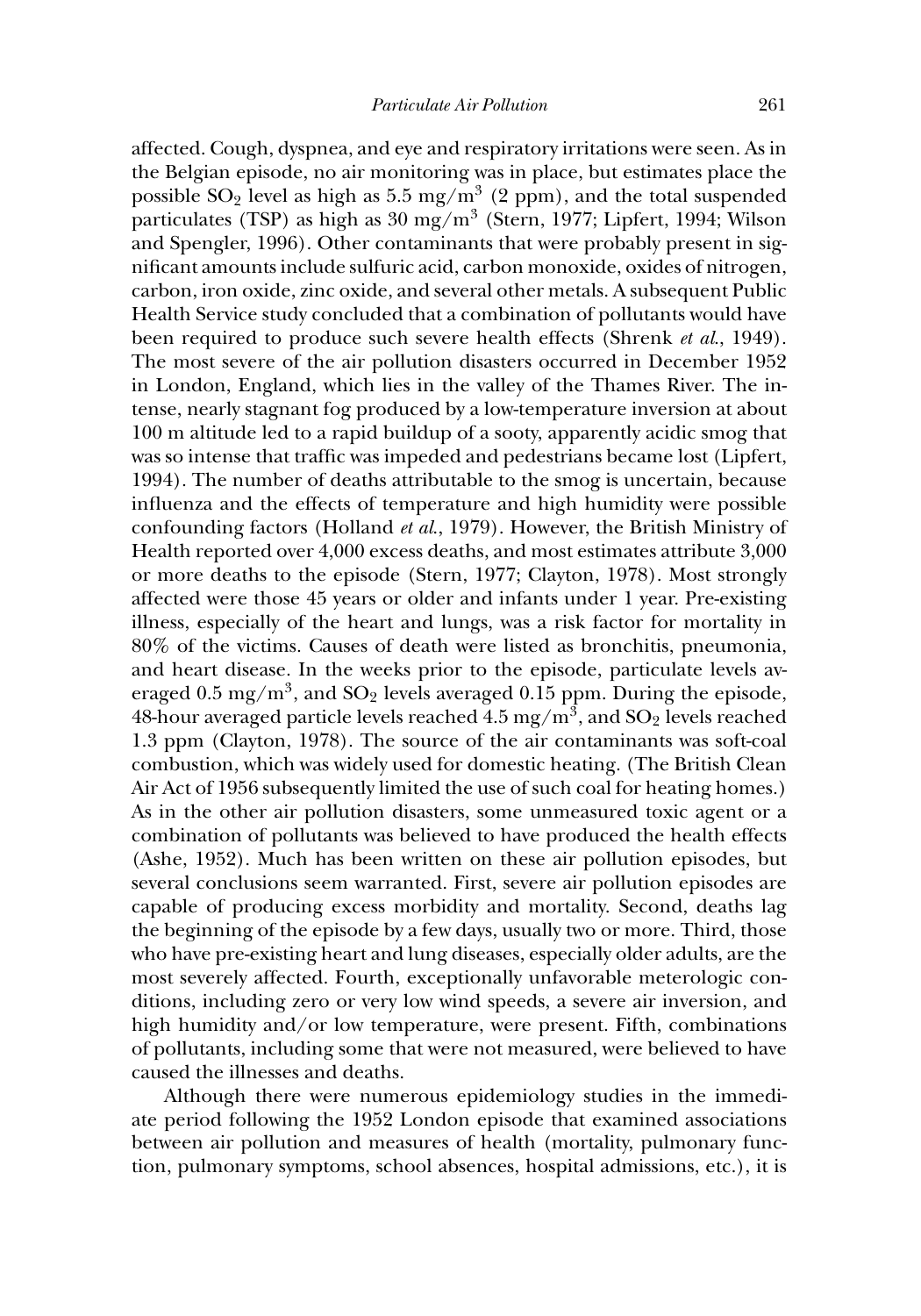difficult to apply their conclusions today for a variety of reasons. Air pollution levels were generally high, and the crude measures, including air-filter soiling and filter weighing (TSP), were affected by changes in air chemistry, particle size distribution, wind, and relative humidity. Studies in this period frequently suffered from the use of "central" (often in the center of a city) monitors to estimate exposures of broadly dispersed populations and poor control for smoking, occupational exposures, socioeconomic factors, weather, influenza, and other confounders. However, progress was made because criticism of the methodology led to steady improvements in the studies.

As air pollution levels declined in the United States over the past several decades, epidemiological investigations underwent considerable sophistication. Higher-quality aerometric data have been incorporated, and greater attention has been paid to confounders. Additionally, the statistical techniques used by modern epidemiologists have seen considerable evolution. The result was that associations were found that implied that levels of pollutants far lower, in fact well below accepted air-quality criteria, were possibly adversely affecting human health on a wide scale (Pope *et al*., 1995; Pope and Dockery, 1996; Pope, 2000a, 2000b). In summary, the studies found associations between short-term changes in particulate air pollution and acute mortality (cardiovascular and respiratory related) and acute morbidity (hospital admissions, emergency room visits, exacerbation of asthma, respiratory symptoms, lung function measures, restricted activity days in workers, and school absences). For the most part, these studies associated ill effects with increases in  $PM_{10}$  (mass of particles smaller than 10  $\mu$ m aerodynamic diameter) over the previous day's levels. The increase was typically the difference between the  $PM_{10}$  on the date in question and the average of the previous 1 to 4 days (Li and Roth, 1995). Table 1 summarizes the initial estimates of epidemiological associations in relation to an increase (or increment) in  $PM_{10}$  of 10  $\mu$ g/m<sup>3</sup> over a recent daily average value. Subsequent analysis has

**TABLE 1** Summary of Typical Initial Epidemiologic Associations Between Percentages of Increases in Adverse Effects and Increments of PM10 from Pope *et al*. (1995)

| Mortality up for each 10 $\mu$ g/m <sup>3</sup> PM <sub>10</sub> increment                  |          |  |  |
|---------------------------------------------------------------------------------------------|----------|--|--|
| Total                                                                                       | $1\%$    |  |  |
| Respiratory                                                                                 | $3\%$    |  |  |
| Hospital admissions and visits up for each 10 $\mu\text{g}/\text{m}^3$ PM $_{10}$ increment |          |  |  |
| Respiratory                                                                                 | $1\%$    |  |  |
| <b>Asthmatics</b>                                                                           | $3\%$    |  |  |
| Other associations for each 10 $\mu$ g/m <sup>3</sup> PM <sub>10</sub> increment            |          |  |  |
| Asthma attacks                                                                              | $+3.0\%$ |  |  |
| Cough                                                                                       | $+2.5\%$ |  |  |
| LRT symptoms                                                                                | $+3.0\%$ |  |  |
| <b>URT</b> symptoms                                                                         | $+0.7\%$ |  |  |
| Lung function                                                                               | $-0.1\%$ |  |  |
|                                                                                             |          |  |  |

 $LRT =$  lower respiratory tract,  $URT =$  upper respiratory tract (Phalen, 2002).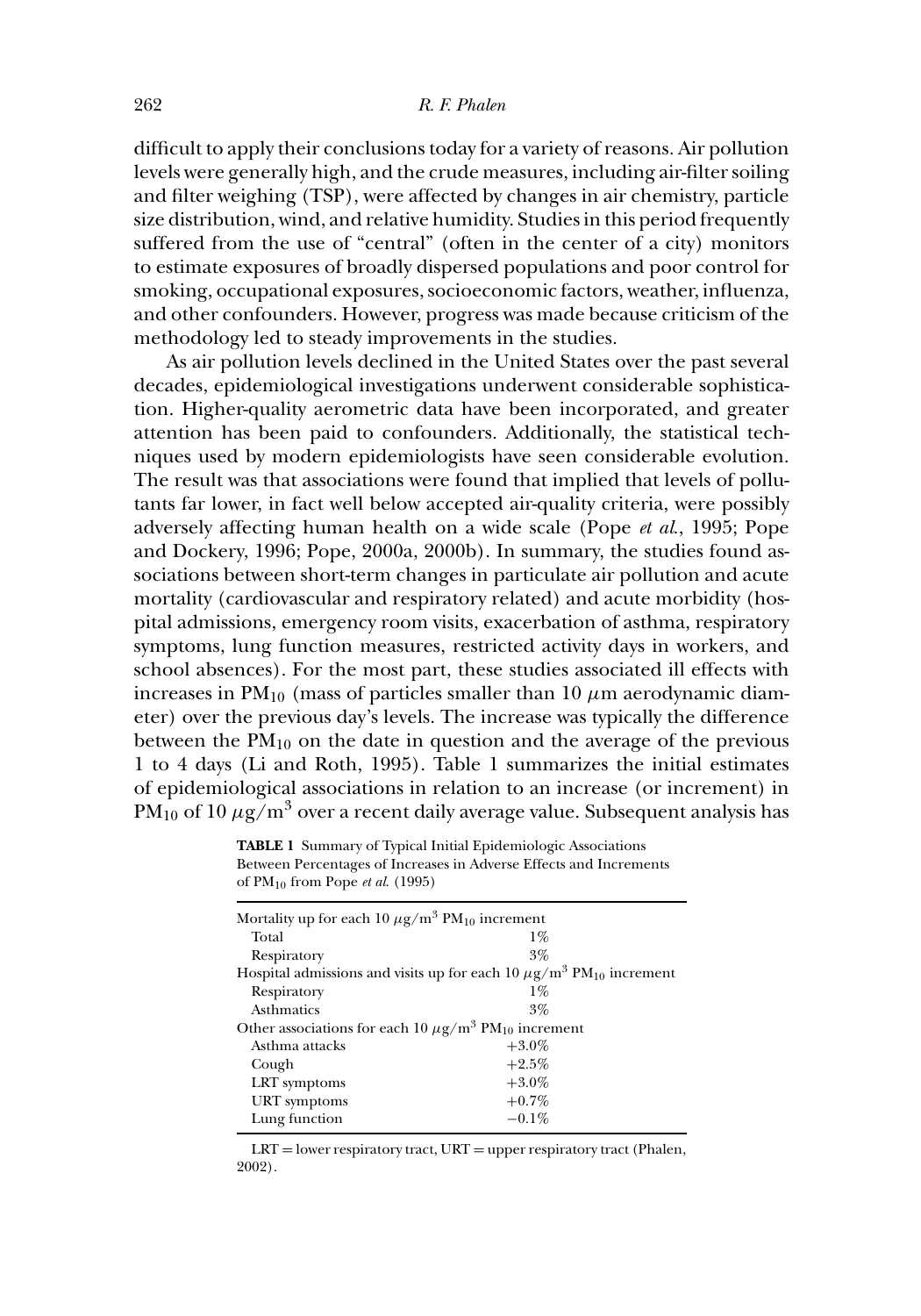decreased these estimates by about 50%. Although the associated effects per  $10 \mu$ g/m<sup>3</sup> PM<sub>10</sub> increment are small, when multiplied by the millions of persons exposed (virtually everyone in U.S. cities), thousands of annual deaths and other adverse effects have been postulated. These types of associations for acute effects have been seen in dozens of cities worldwide.

Chronic exposures to low levels of particulate air pollutants were also associated with adverse effects in the modern studies (Pope *et al*., 1995). In the Harvard Six Cities Study, over 8,000 adults were followed for 14 to 16 years in six U.S. cities in which TSP,  $PM_{10}$ ,  $PM_{2.5}$  (particles under 2.5  $\mu$ m in diameter), H<sup>+</sup> (acidity), and sulfates were monitored. Across these cities, increased cardiopulmonary mortality was associated with particulate air pollution (Dockery *et al*., 1993). In a similar 8-year study involving about 500,000 adults in 151 U.S. metropolitan areas, an association was observed between mortality (from all causes) and sulfate and PM2.<sup>5</sup> (Pope *et al*., 1995). This study drew data from the American Cancer Society Prevention Study.

The strength of these studies lies primarily in their reproducibility; that is, similar associations were seen linking health effects to particulate measures in a large number of cities. The weaknesses include the small risk factors, the use of increments in particle mass (which are different than actual levels), and the sophisticated mathematical models that were used to account for confounding factors (gaseous pollutants, weather variables, etc.) (Li and Roth, 1995; Moolgavkar *et al*., 1995). Subsequent reanalysis of the acute effects seen in Philadelphia, commissioned by the Health Effects Institute (HEI, 1997), verified the statistical validity of the associations but at significantly lower relative risk levels than were originally reported. The HEI analysis concluded that "[g]iven the limitations discussed above, it is not possible to establish the extent to which particulate air pollution by itself is responsible for the widely observed association between mortality and particulate air pollution in Philadelphia, but we can conclude that it appears to play a role" (from the HEI Statement in HEI, 1997). The picture is unclear as to which pollutants might be harming whom and by which mechanisms of injury.

#### **Regulatory Actions**

The U.S. Environmental Protection Agency (EPA) is authorized to set National Ambient Air Quality Standards (NAAQS), both primary (for protecting human health) and secondary (for other effects) (Grant *et al*., 1999). The NAAQS are currently focused on six pollutants that are considered to present dangers to human health or welfare: ozone, carbon monoxide, PM, sulfur dioxide, nitrogen dioxide, and lead. In setting primary NAAQS, the cost and feasibility of attainment are excluded by law, and a five-year cycle of review of the standards is mandated. Primarily as a result of its analysis of epidemiologic data on PM, the EPA issued new primary (health-based) NAAQS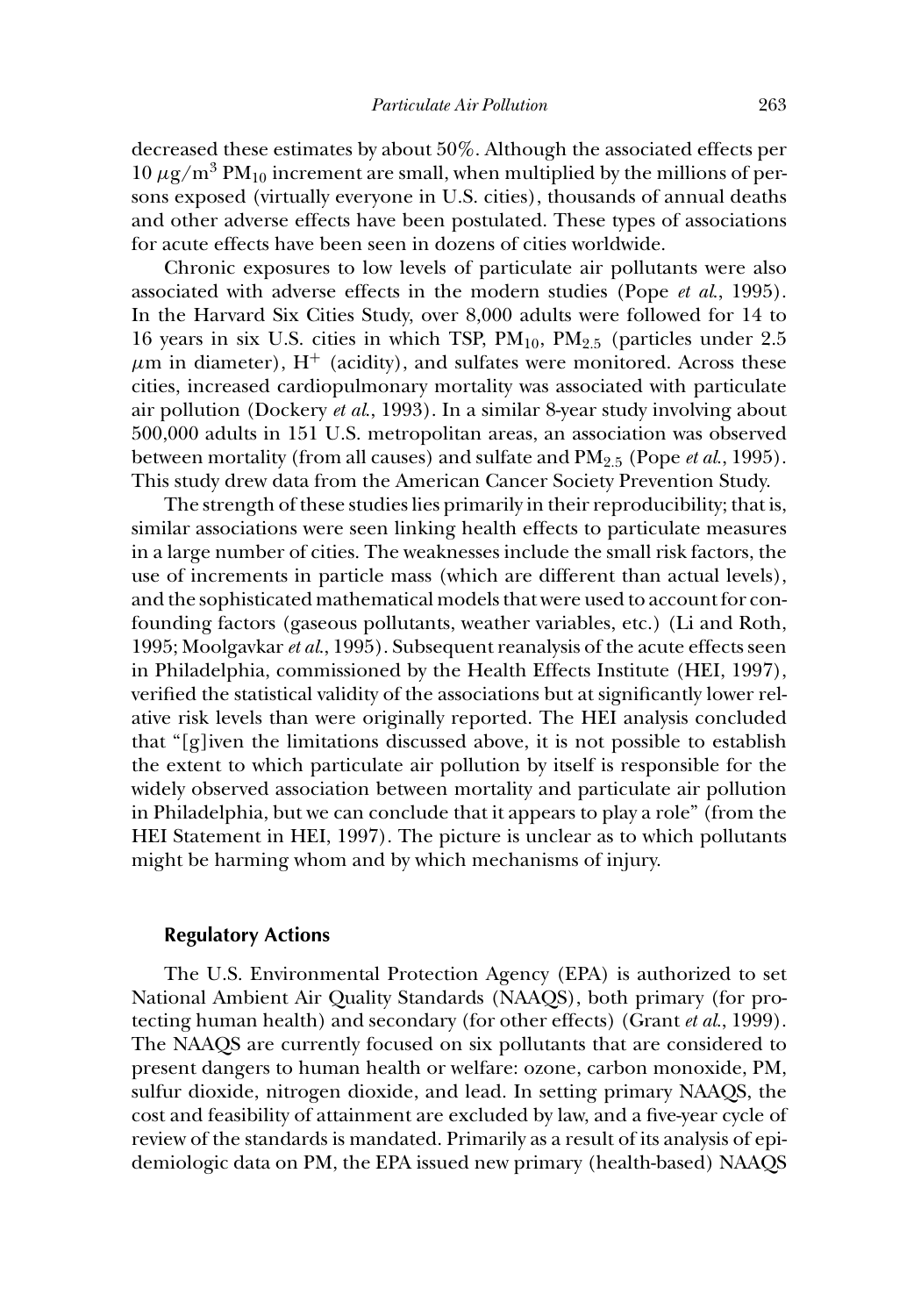| Pollutant  | 24-Hour standard,<br>$\mu$ g/m <sup>3</sup> | Annual standard,<br>$\mu$ g/m <sup>3</sup> |
|------------|---------------------------------------------|--------------------------------------------|
| $PM_{10}$  | 150                                         | 50                                         |
| $PM_{2.5}$ | 65                                          | 15                                         |

**TABLE 2** Primary NAAQS for Particulate Matter Issued in July 1997 by the EPA

The previous  $24$ -hour  $PM_{10}$  standard, which allowed one exceedance per year, was changed to require the 99th percentile concentration to be within the target value. The PM<sub>2.5</sub> standards were based on meeting a 98th percentile value for 24 hours and a three-year arithmetic mean for the annual value (Phalen, 2002).

in July 1997. The EPA was under pressure to work quickly, as a 1995 ruling by a U.S. District Court (in response to a lawsuit filed by the American Lung Association) ordered the agency to promulgate revised PM and ozone standards by January 1997. The new standards (Table 2) for all practical purposes retained the previous limits for  $PM_{10}$  and created new limits for another class of particles,  $PM_{2.5}$  (particles 2.5  $\mu$ m or less in aerodynamic diameter). The standards were based on two previously invoked averaging times, 24 h and 1 year, to protect the public from short-term (acute) effects and long-term (chronic) effects, respectively. The process used by the EPA in establishing the new standards is, and was, quite elaborate (Grant *et al*., 1999). First, a "criteria document" (CD) including a review of the published scientific data on chemistry, sampling, sources, environmental concentrations, human exposures, dosimetry, toxicology, and epidemiology was prepared. After the CD was critiqued and revised, the EPA technical staff interpreted the report and prepared a "staff paper" containing recommended revisions to the NAAQS for the EPA administrator. The CD and staff paper were then reviewed by a Congress-mandated group of experts, the Clean Air Scientific Advisory Committee (CASAC). After its review, the CASAC prepared comments that were transmitted to the EPA administrator through a series of letters. EPA staff then prepared a revised staff paper. The CASAC accepted the revisions and issued a "closure" letter to the EPA administrator. In this case, the chairperson of CASAC stated that "the CASAC Panel succumbed to the pressures exerted by the accelerated schedule and reluctantly came to closure on the CD" (Wolff, 1996a).

An attempt to overturn the new NAAQS for PM (and ozone) came in the form of a suit filed with the U.S. Court of Appeals for the District of Columbia Circuit (*American Trucking Association v. EPA*). The American Trucking Association was joined by the U.S. Chamber of Commerce, other business interests, and the states of Michigan, Ohio, and West Virginia. The suit claimed that the EPA had exceeded its authority by failing to take into account the costs of the new rules and that it had failed to adequately defend their selection of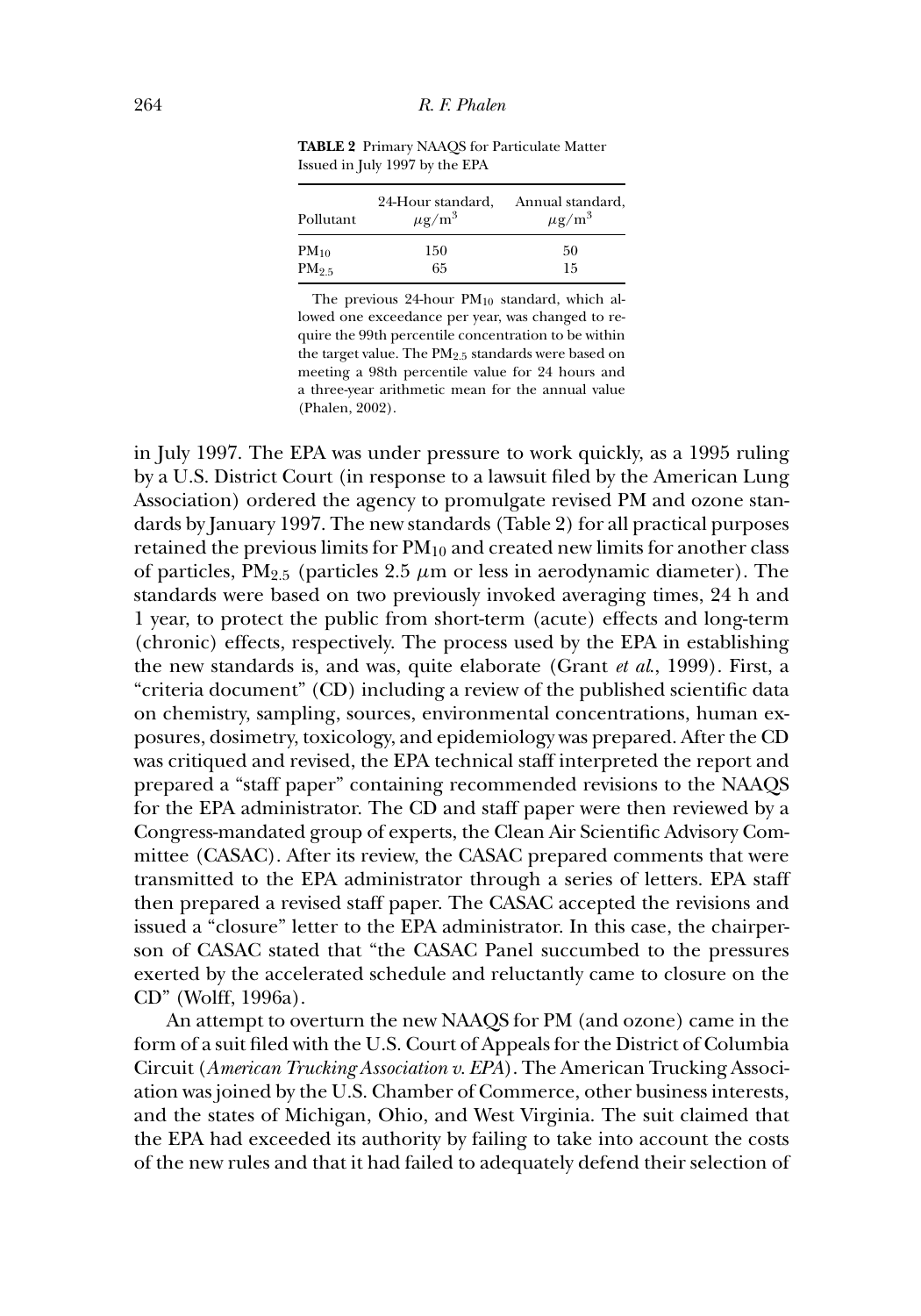the specific PM criteria. The three-judge court ruled two to one in May 1999 that the EPA had failed to articulate an "intelligible principle" for selecting the NAAQS and declared the new air standards were void (Langworthy and Goldberg, 2000). However, the court supported the EPA's stance that it could not take into account the costs associated with implementing the NAAQS when setting the standards. In January 2000, the EPA (and the American Lung Association, the Commonwealth of Massachusetts, and the State of New Jersey) petitioned the U.S. Supreme Court to overturn the lower court's decision. The Supreme Court was also asked to rule on whether the EPA had the authority to establish legally binding regulations. In February 2001, the U.S. Supreme Court issued a unanimous decision. Siding with the EPA, the court concluded that the agency was legally barred from taking compliance costs into account and that the EPA had acted within its discretionary scope in establishing the NAAQS.

To strengthen the role of science in environmental regulation, the U.S. Congress held a series of hearings in the late 1990s. Congress directed the EPA to seek the assistance of the National Academy of Sciences in defining a research program that would aid the establishment of future PM NAAQS. The Committee on Research Priorities for Airborne Particulate Matter of the National Research Council defined the needed research and evaluated its progress (NRC, 1998, 1999, 2001).

# **Interpreting the PM Epidemiology**

The epidemiologic associations published in the late 1980s and early 1990s linking adverse health effects to small increments over previous levels of particulate air pollution introduced the possibility that minute levels of particulate air pollutants have serious effects on human health and that major unprecedented changes in our culture could be required to eliminate these effects. Shortly after the new associations were given press coverage, scientists gathered to understand, examine, defend, and challenge the studies (Phalen and McClellan, 1995). Table 3 lists some of the challenges raised.

| Challenge                                        | Rationale                                                                                                                            |
|--------------------------------------------------|--------------------------------------------------------------------------------------------------------------------------------------|
| Absence of clinical plausibility                 | Neither clinical nor toxicological studies had uncovered effects at<br>such low levels.                                              |
| The deaths may be in hospitals<br>and homes      | The most vulnerable are likely to be the least represented by<br>outdoor area samplers.                                              |
| PM could be a surrogate for the<br>real culprits | Although particulate mass was monitored, it seemed to be an<br>unlikely cause. Further control of PM mass may not improve<br>health. |
| Season and weather are large<br>confounders      | Temperature swings and other weather events produce adverse<br>health effects as well as changes in air pollution.                   |

**TABLE 3** Initial Challenges to the Associations of Small Increments in Particulate Air Pollution (Mainly PM10) and Human Mortality and Morbidity (Phalen, 2002)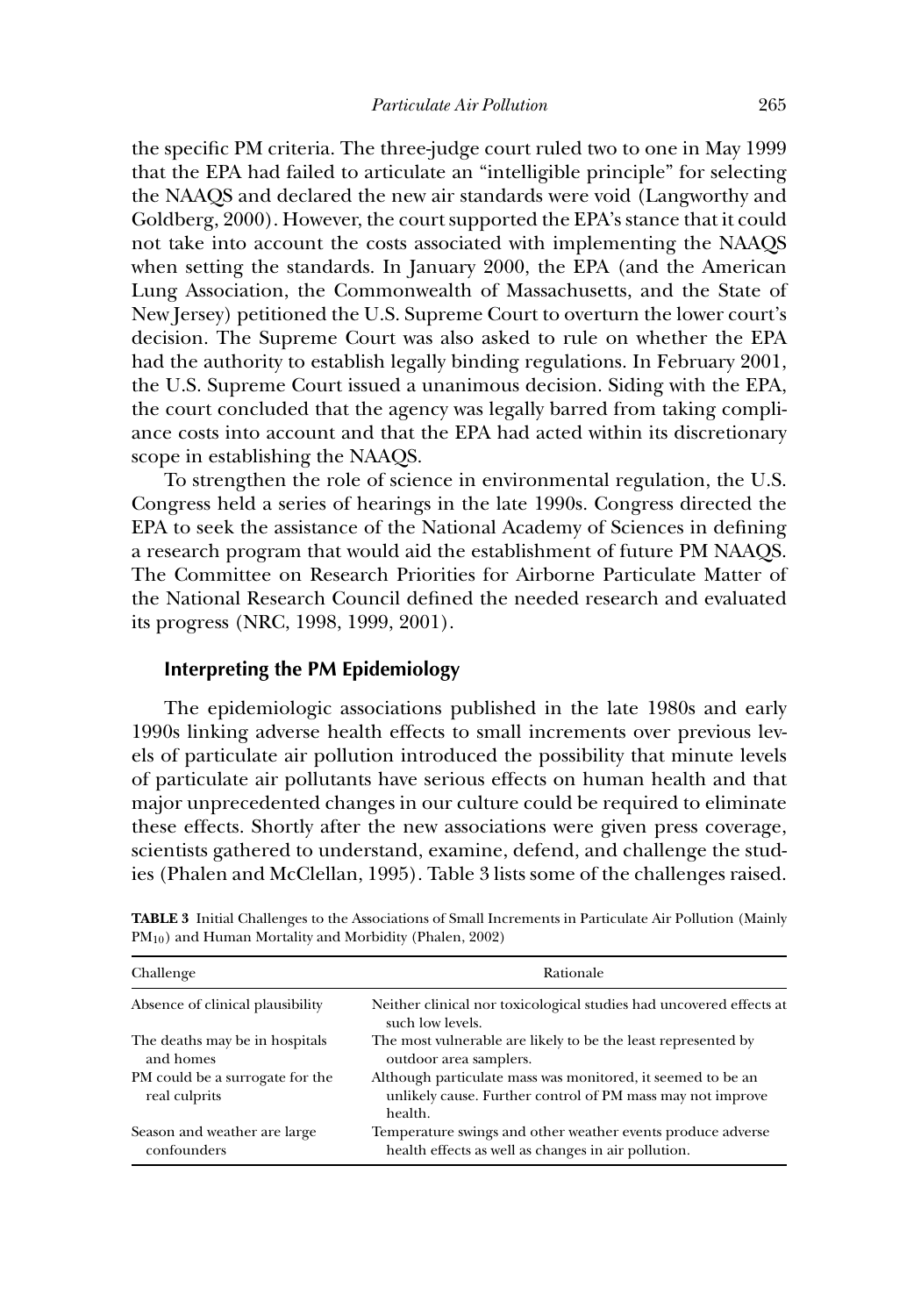#### 266 *R. F. Phalen*

In addition, the epidemiology has been reviewed repeatedly (Pope, 2000a). Nearly all reviews of the acute epidemiology studies concluded that the studies were consistent and that evidence existed of probable effects but that there were uncertainties. The uncertainties and concerns included lack of information on biological mechanisms, limited information on personal exposures, difficulties in disentangling effects of any single air pollutant in the mix of pollutants, and lack of specificity as to whether or not particle mass is a surrogate for some other particle-related factor such as size, number, or composition (Pope, 2000a).

By any measure, the associations linking particles to adverse effects imply relative risks that are small. Initial estimates had put relative risks of mortality or morbidity on the order of 1.01 to 1.03 for each 10  $\mu$ g/m<sup>3</sup> increment of particulate mass, and more recent refinements led to smaller risk estimates. An analysis of 90 U.S. cities placed the relative mortality risk of 10  $\mu$ g/m<sup>3</sup> increments in PM10 at 1.005 (Samet *et al*., 2000). Traditionally, epidemiologic associations that infer relative risks that are less than two or three (doubling or tripling the risk) have been regarded as weak enough to suspect that the associations are spurious (Taubes, 1995). However, the press seems eager to report risks without seriously challenging whether they are spurious or trivial, let alone if they withstand scientific challenge. In fact, reports in the press subject the public to what is increasingly seen as an "epidemic of anxiety" (coined by Lewis Thomas, as quoted in Taubes, 1995).

When groups of individuals are used in studies that produce statistical associations, certain questions arise. First, is the association a chance occurrence? Second, could bias have produced the association? Third, is the association due to confounding variables? Fourth, within the group, to whom does the association actually apply? Fifth, is a cause-and-effect relationship producing the association? Confidence limits, such as the 95% confidence intervals, placed understandable uncertainties around the PM–health findings. Thus, the findings did not appear to be spurious. Confounding bias occurs when an unmeasured risk factor is a true risk factor for the adverse health outcome, and it is associated with the measured factor. For particulate exposures, several confounding factors have been identified. Significant changes in particle levels are associated with seasons, days of the week, weather, fuel quality, fuel usage, and changes in human activity patterns (Valberg and Watson, 1998). Possible confounders also include an unmeasured air pollutant (such as reactive metals, gases/vapors, allergens, and combinations of contaminants) and particle count. Another potential confounder is that changes (over previous day's levels) are a causal factor, as opposed to actual levels of the factor, and are producing the observed associations (Vedal, 1997). It is not clear that the significant potential confounders have been dealt with.

The question of to whom in a group an observed association applies is an important one. With respect to particulate air pollution, the issue is difficult,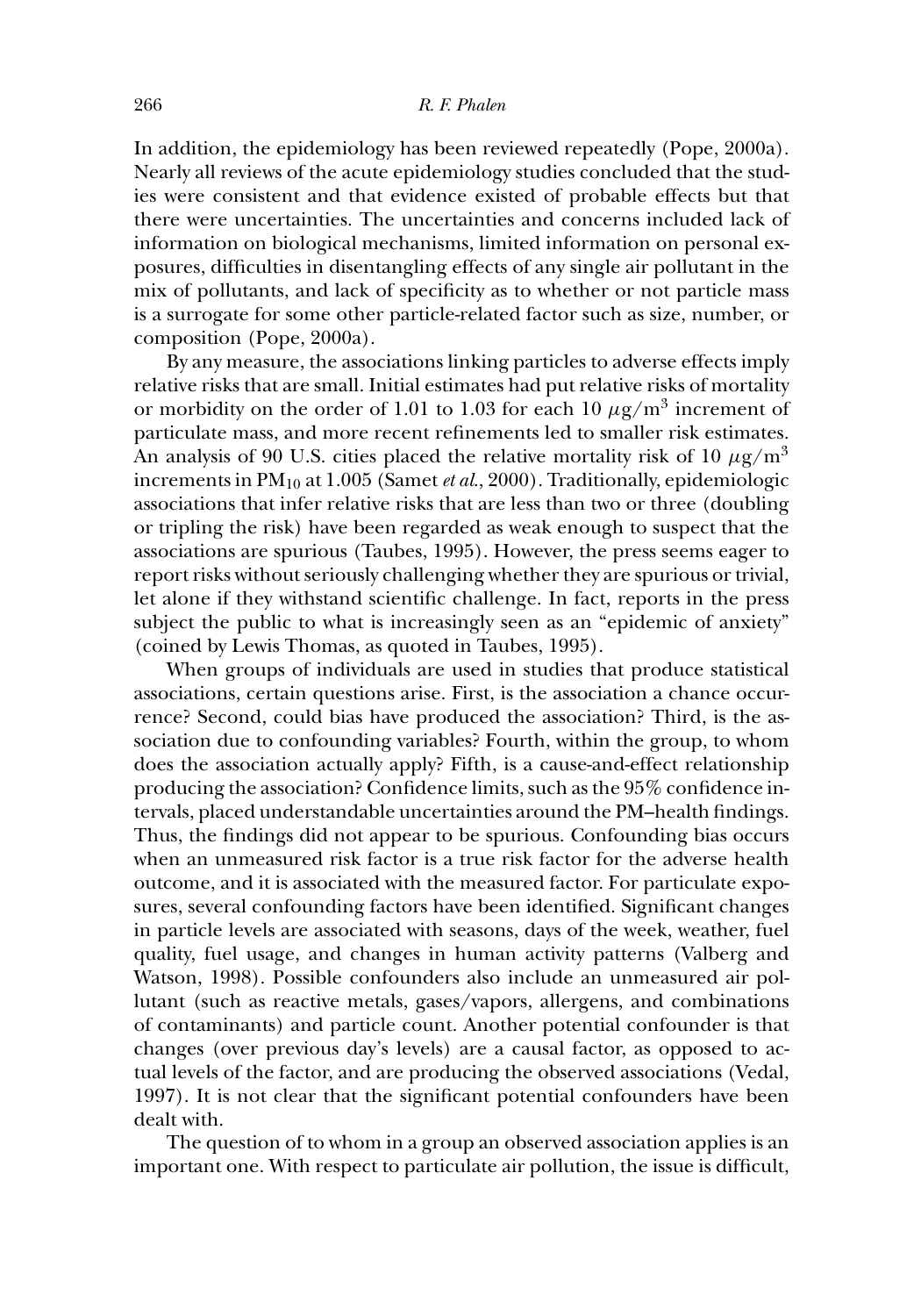because perhaps only one in several hundred thousand individuals is made ill by small increments in pollutant levels. With respect to the excess mortality produced by a single small episode, about one in a million might be a victim; just who these rare individuals are is still unknown.

Establishing a cause-and-effect relationship is particularly difficult in epidemiology because the suspected cause cannot be manipulated in ways that are possible in laboratory investigations. Bradford Hill proposed a list of nine criteria for evaluating the likelihood that a statistical association is a causal one: (1) strength of the association; (2) consistency of the association; (3) specificity of the association; (4) temporality, in that the cause comes before the effect; (5) dose-response relationship; (6) biological plausibility; (7) coherence; (8) experimental manipulation of the cause leading to expected changes in the response; and (9) analogy with other accepted cause-and-effect relationships (Hill, 1965). Just how well do the epidemiologic associations between current levels of particulate air pollution and adverse health effects in humans fulfill these criteria? Lipfert (1994) uses Hill's criteria and argues that the majority of these criteria have been met. But there are significant failures relating to strength (the association is small), specificity (specific pollutants have not been identified), and biological plausibility (the physiological steps from exposure to death are guesses at this time). Opinions are divided on the extent to which Hill's criteria are met.

When the relative risks involved are large, it is usually easy to have confidence in cause-and-effect relationships. However, associations that imply small relative risks present difficulties due to uncertainties about who is affected, by what causal factors, and by what mechanism(s). The questions raised regarding risks from small levels of PM can be expected to require a significant research effort before those who are skeptical will have confidence in risk-reduction strategies.

# **THE NATURE OF URBAN PARTICULATE MATTER**

Particulate air pollution is a complex aerosol that is not easy to characterize or define. Like all aerosols, it is a two-component system consisting of finely divided condensed matter and a gaseous suspending medium. The major sources of urban PM are natural, anthropogenic, and secondary. Natural sources include wind-generated dusts, fogs and sea sprays, fires and volcanoes, pollen production by plants, spore production by fungi, and a number of microbial processes. Anthropogenic sources of PM are usually classified as (1) mobile (including cars, trucks, planes, ships, trains, and construction or farm equipment) or (2) stationary (including electric power plants, factories, mines, farms, dairies, homes, and waste-disposal sites). Secondary PM is produced by reactions in the air, including the transformation of gases or vapors into liquids or solids. The reacting gases and vapors will come from both natural and anthropogenic sources (in which case the sources cannot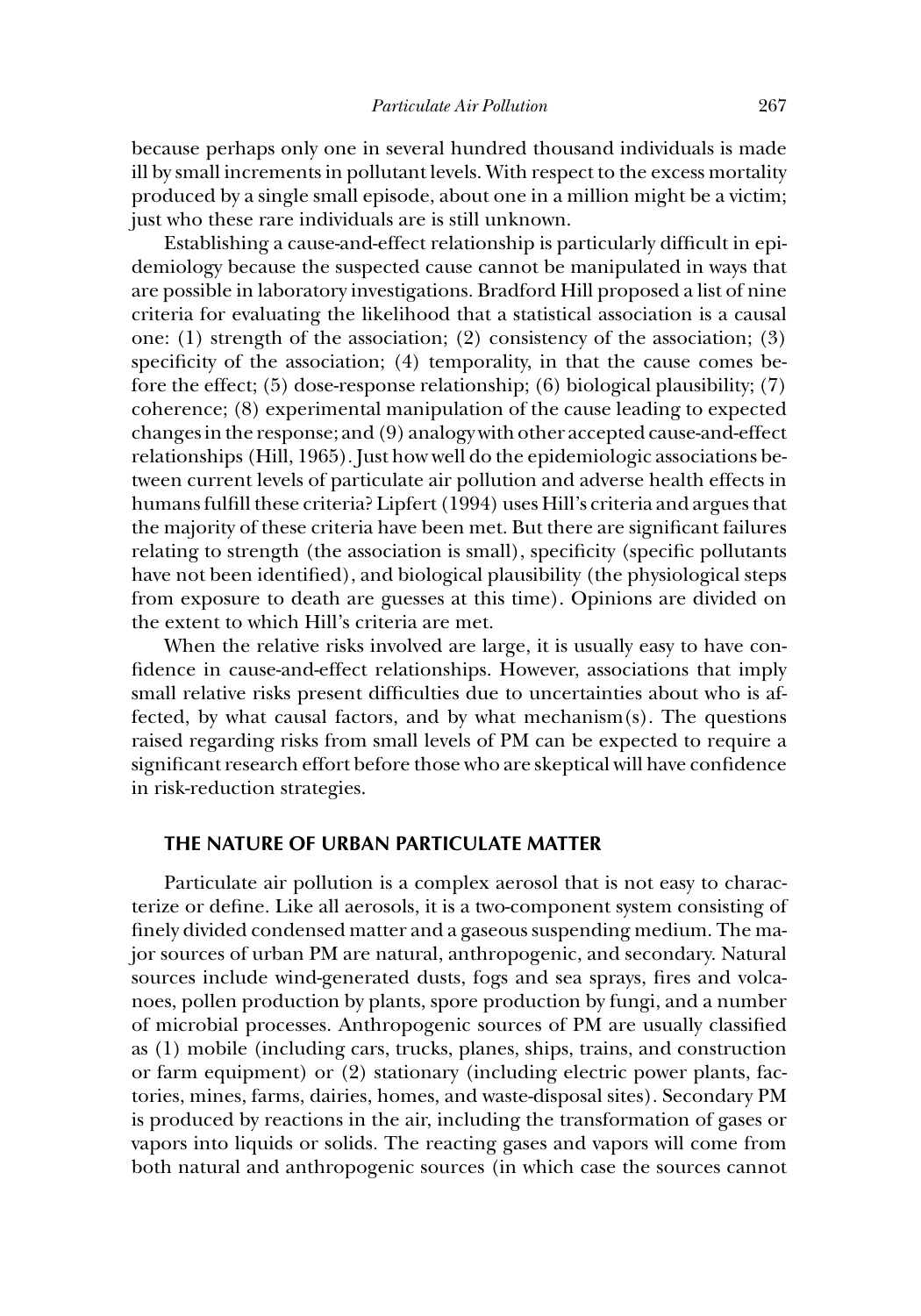|                        | Thousands of Tons/Year |          |                 |        |
|------------------------|------------------------|----------|-----------------|--------|
| Source                 | $PM_{10}$              | $SO_{X}$ | NO <sub>X</sub> | VOCs   |
| Fuel combustion        |                        |          |                 |        |
| Utilities              | 270                    | 15,836   | 7,782           | 36     |
| Industrial             | 219                    | 2,830    | 3,176           | 271    |
| Other sources          | 723                    | 600      | 732             | 341    |
| Industrial processes   | 553                    | 1,862    | 905             | 3,091  |
| Solvent utilization    | 305                    | 43       | 90              | 10,381 |
| On-road vehicles       | 197                    | 438      | 7,437           | 6,094  |
| Off-road vehicles      | 395                    | 278      | 2,996           | 2,207  |
| Fugitive dust          |                        |          |                 |        |
| Roads                  | 22,568                 |          |                 |        |
| Construction/mining    | 11,368                 |          |                 |        |
| Agriculture            | 7,236                  |          |                 |        |
| Fires/other combustion | 1,026                  |          |                 |        |
| Natural sources        | 628                    |          |                 |        |
| Miscellaneous          | $\theta$               | 11       | 296             | 893    |
| Total                  | 45,488                 | 21,898   | 23,414          | 23,314 |

**TABLE 4** Major Sources of Ambient PM in the United States in 1993, Including Primary Particle Sources and Sources of Precursor Gases (Sulfur and Nitrogen Oxides) and Volatile Organic Compounds (VOCs) (EPA, 1996a)

always be identified). Table 4 lists the main sources and annual emissions for PM<sub>10</sub> and precursor gases.

Because people spend considerable time in enclosed environments, sources of pollutants in buildings must also be considered. Activities such as grooming, cooking, cleaning, gardening, painting, sawing, and so on will generate a characteristic cloud of PM in the person's breathing zone (Morandi *et al*., 1988; Thatcher and Layton, 1995). Personal clouds are poorly defined for essentially all human activities, but when measured they have at times represented a significant or even dominant portion of the person's exposure (Sexton *et al*., 1984; Spengler *et al*., 1985). In situations where outdoor PM levels are particularly high, personal exposures can be lower than outdoor concentrations (Lioy *et al*., 1990).

From the point of view of urban PM, the coarse size range (2.5 to 10  $\mu$ m) aerodynamic diameter) is usually dominated by soil particles, desiccated cellular debris, spores, and pollen, whereas the fine size range of urban PM  $\left($  <2.5  $\mu$ m) is usually dominated by combustion products. Ultrafine particles (diameters less than  $0.1 \mu m$ ) are found in large numbers in the air but have negligible mass in relation to the less-numerous larger particles. Ultrafine particles are produced mainly by combustion and contain organic carbon, refractory metals (added to or naturally present in fuels), and vapor condensation products (Hughes *et al*., 1998).

Urban PM is multimodal, and at least three size distributions are usually required to represent the particle count or mass as a function of particle diameter. When the chemical composition is considered, many modes or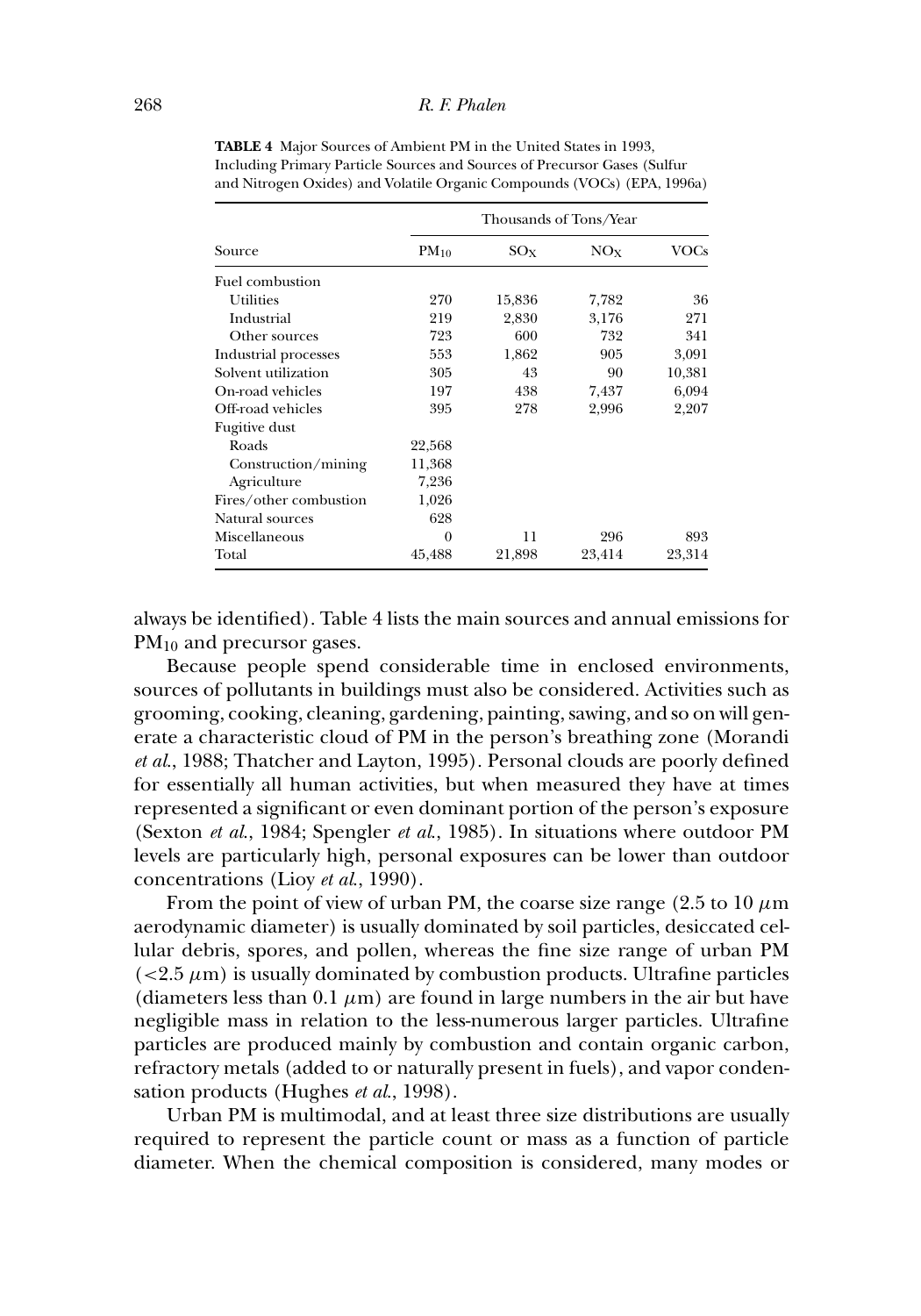

**FIGURE 1** Conceptual depiction of the complex atmospheric aerosol including proposed sources and typical shapes of particles in each mode. Actual urban aerosols are more complex than this depiction in that different and additional modes are present if specific chemical species are represented (Phalen, 2002).

peaks can be identified at various particle diameters (Noble and Prather, 1996). The three-mode model, proposed in the 1970s for sulfur-containing aerosols (Whitby, 1978; Wilson, 1978), is still used for describing urban PM and calculating inhaled doses (EPA, 1996a; Snipes*et al*., 1996). Figure 1 shows a hypothetical scheme that gives rise to the trimodal atmospheric aerosol. However, the actual number, relative sizes, and positions of aerosol modes depend on the place, time, species measured, and even the particular sampling instruments used for analyses.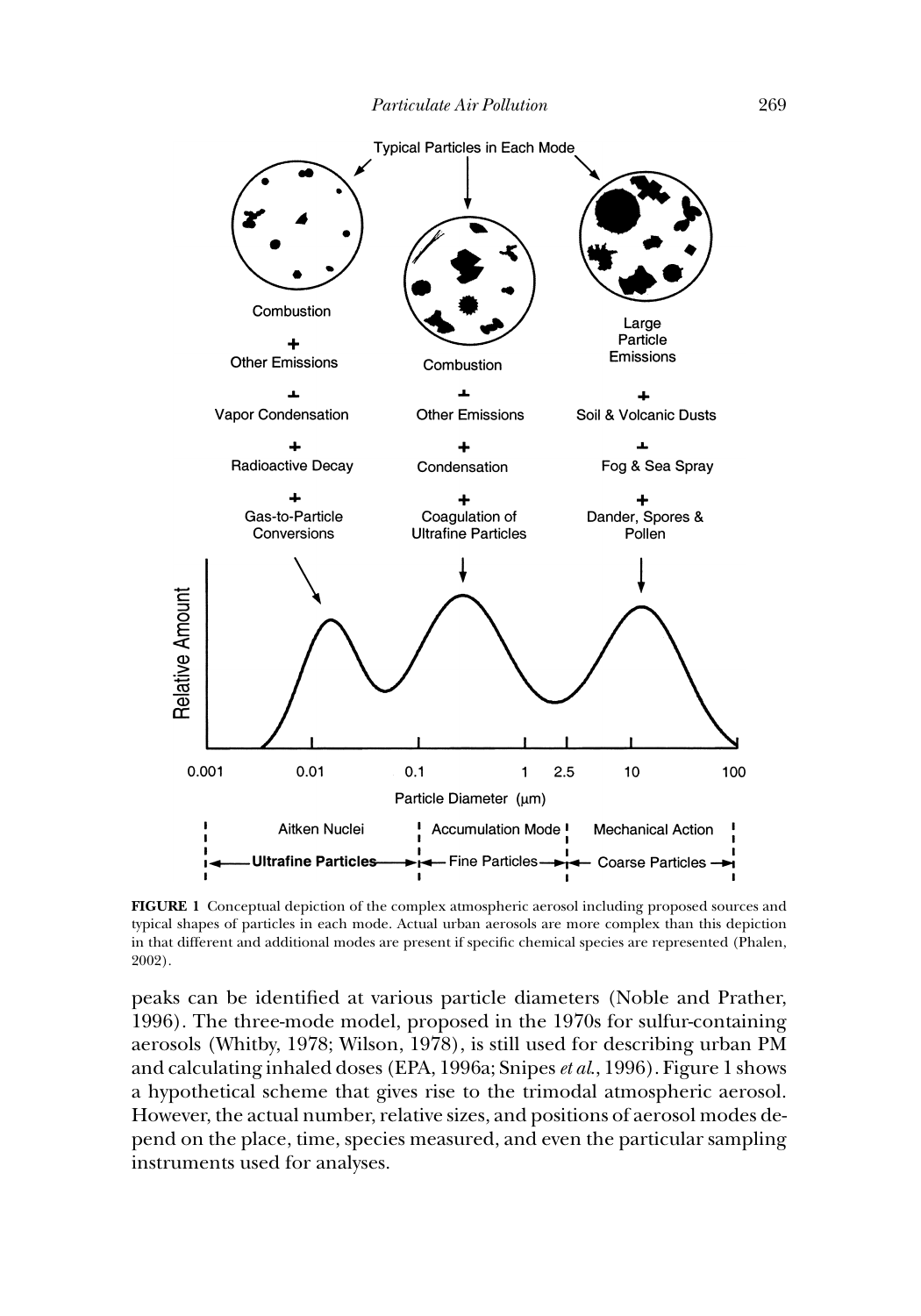A potential complication for regulating urban PM arises from the variable nature of air pollution in time and space. The epidemiological studies are typically published years after the actual exposures. Vehicles have advanced from having average precontrolled emission values of over 100  $g/mile$  of hydrocarbons, carbon monoxide, and nitrogen oxides to a modern level of about 4 g/mile for the same substances (Klimisch, 1998). Stationary sources have made less-dramatic improvements in their emissions, but significant strides have been made over the past 40 years (EPA, 1995). Lipfert (1998) reviewed and analyzed PM sampling data in U.S. cities over the past 50 years and found a decreasing trend of 2 to 8% per year for total particulate,  $PM_{10}$ , and  $PM_{2.5}$  fractions. The EPA has quantified the decreases in  $PM_{10}$  levels in the United States in recent years (EPA, 1996a). For sites that had monitoring stations for the seven-year period of 1988 to 1994,  $PM_{10}$  concentrations decreased an average of  $20\%$ . If background  $PM_{10}$  levels are subtracted from the measurements, the reductions over the period were 30% for the eastern half of the United States, and 33% for the west. Each locale is unique with respect to its mix of sources of PM and its geography and meteorology. Three major regions have been identified in the United States. These regions are Eastern, characterized by the use of oil and coal for electrical power along with frequent generally high relative humidity conditions; Western, characterized by the use of natural gas, hydroelectric and solar electric power, significant sunshine, and prevailing low humidity; and Northwestern, characterized by the greater use of wood burning for heating in the winter time. In the East, sulfur-containing compounds, such as sulfur dioxide and sulfates (along with acidity), are commonly elevated. In the West, wind-blown dust is frequently elevated, as are the photochemical reaction products, ozone, oxides of nitrogen, and secondary organic compounds. In the Northwest, smoke levels are frequently elevated. Data on the characteristics of  $PM_{2.5}$  in various regions of the United States clearly show that regional differences in aerosol composition are striking (Tolocka *et al*. 2001). These differences make it difficult to define national air-quality standards that are applicable to all regions.

### **THE FATES OF INHALED PARTICLES**

The human respiratory tract may be broken into a few distinct regions (Table 5). Within these regions are similar tissues (similar cellular components), similar particle deposition and clearance mechanisms, and similar disease states. Such a compartmental scheme dates to the 1966 International Commission on Radiological Protection (ICRP) Task Group on Lung Modeling (Morrow *et al*., 1966); the original regions are still used with some refinements (ICRP, 1994; NCRP, 1997).

The mechanisms by which airborne particles deposit on respiratory tract surfaces are multiple and include inertial impaction, diffusion, gravitationally induced sedimentation, electrostatic attraction, and interception (for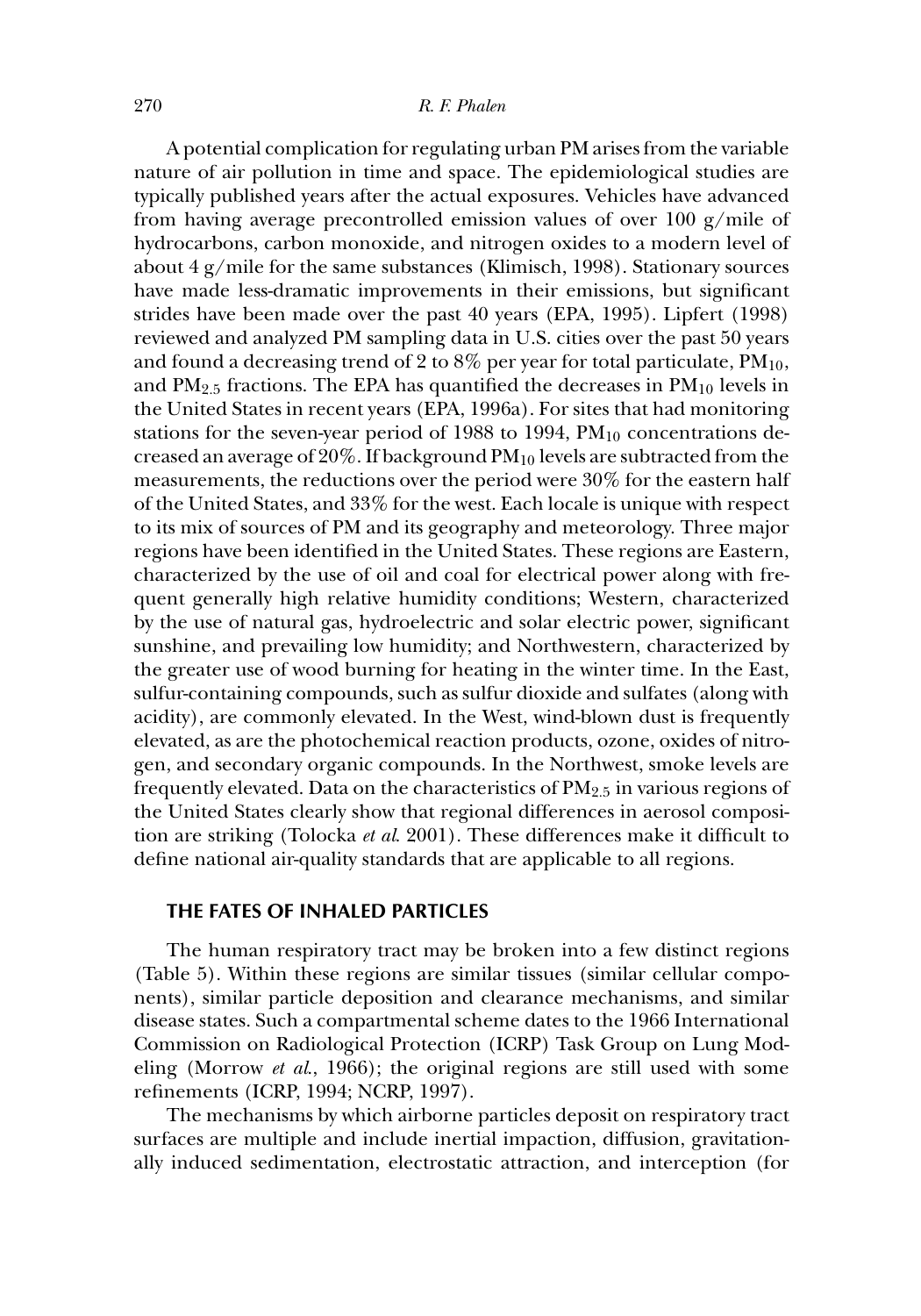| Region                     | Anatomic<br>structures                                                                   | $ACGIH^{\circledR}$          | <b>ICRP</b>                                   | <b>NCRP</b>                           |
|----------------------------|------------------------------------------------------------------------------------------|------------------------------|-----------------------------------------------|---------------------------------------|
| Head airways               | <b>Nose</b><br>Mouth<br>Nasopharynx<br>Oropharynx<br>Larynx                              | Head airways<br>region       | Extrathoracic<br>region                       | Naso-oropharyngolaryn-<br>geal region |
| Tracheobron-<br>chial tree | Trachea<br><b>Bronchi</b><br><b>Bronchioles</b><br>(to terminal                          | Tracheobron-<br>chial region | Bronchial region<br>and bronchiolar<br>region | Tracheobronchial region               |
| Gas exchange               | bronchioles)<br>Respiratory<br>bronchioles<br>Alveolar ducts<br>Alveolar sacs<br>Alveoli | Gas exchange<br>region       | Alveolar interstitial<br>region               | Pulmonary region                      |

**TABLE 5** Regions of the Human Respiratory Tract Used for Analyzing Particle Inhalation (Morrow *et al.*, 1966; ACGIH<sup>(8)</sup>, 1985; ICRP, 1994; NCRP, 1997)

particles, such as long fibers). When any particle departs the airflow because of these mechanisms and touches an airway wall, it is assumed that it will deposit. Figure 2 shows the expected particle deposition efficiencies in the main regions of the respiratory tract (using National Council on Radiation Protection and Measurements compartments) for an adult engaged in low-level physical activity. The curves in Figure 2A are not corrected for inhalability, as are those in Figure 2B. These deposition curves will vary with the state of physical activity, breathing parameters, and body size, as well as differences in the anatomy of individuals. When a population of individuals is being considered, these curves, at best, pertain only to the average individual.

After a particle deposits on an airway wall, it can have a variety of fates. It may rapidly dissolve in the airway-coating fluid and then be partitioned among the fluid volumes (surfactant, mucus, lymph, blood, and intercellular and extracellular fluids). Once dissolved, the material is usually transported away from the respiratory tract, but it may also bind to nearby fixed-tissue elements such as collagen or components of resident cells. Particles that do not dissolve rapidly in the chemical environments of the respiratory tract have fates that are influenced by the original site of deposition and also by the particle size. Such particles are called insoluble, but in reality they only have slow dissolution rates in relation to mechanical clearance rates. Given enough time, even "insoluble" materials can be expected to dissolve in the environment of the respiratory tract. If the respiratory tract is healthy, the clearance of insoluble particles will generally be multiphasic, with a faster clearance of those particles deposited on mucus-coated regions and a much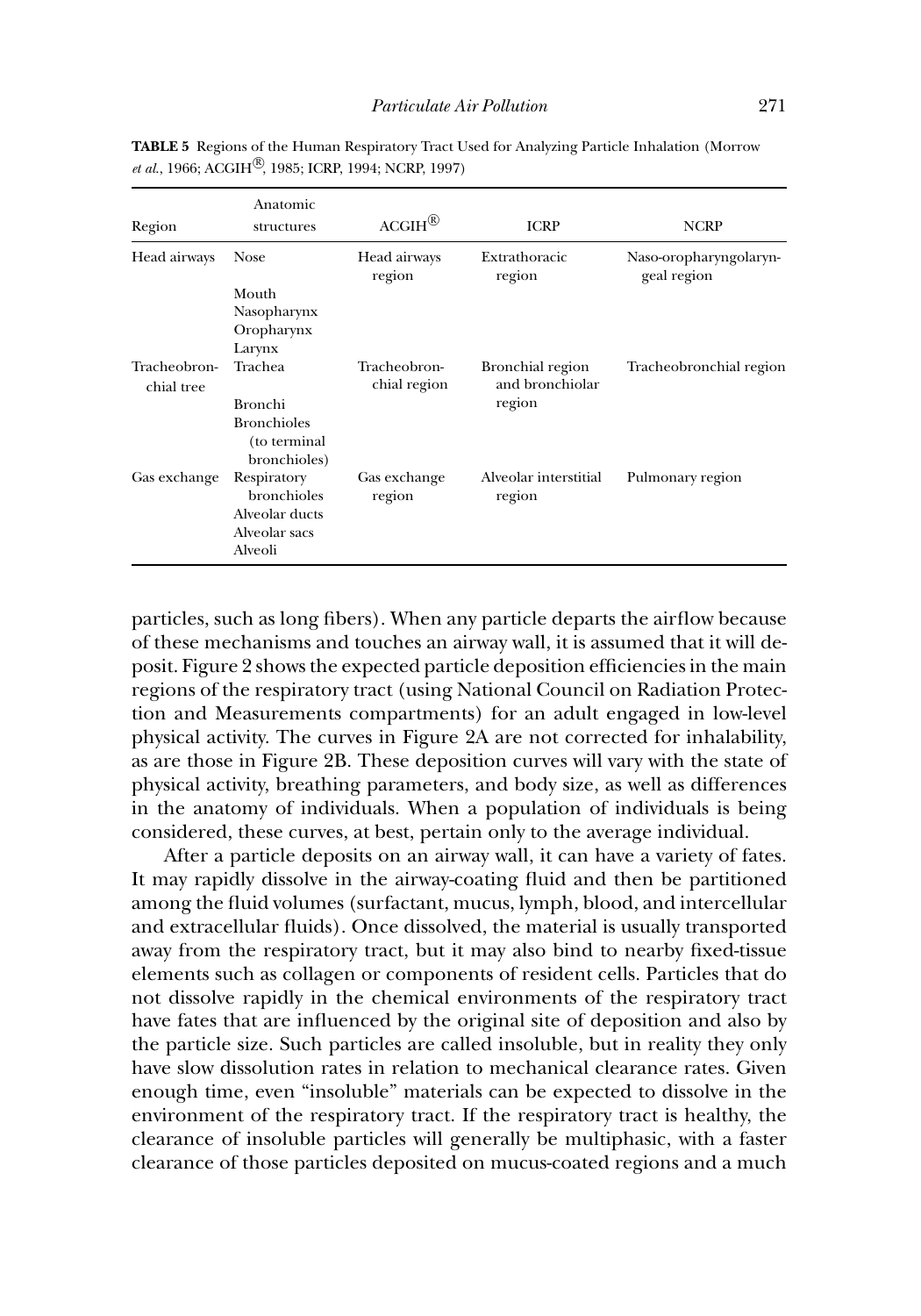

**FIGURE 2** (A) Particle deposition in the major regions of the human respiratory tract during normal respiration (NCRP, 1997); (B) particle deposition efficiencies from A multiplied by the size-dependent inhalability.

slower clearance of those deposited in alveoli. For urban PM, the deposition efficiencies and sites, as well as the rates of clearance, can be expected to have wide variations in human populations. Using accepted deposition models and assumed urban particle-size distributions, Snipes *et al*. (1996) calculated expected PM deposition doses for personal exposures of normal healthy people. These calculations demonstrate how particle-size distributions and biological factors together define the doses of particles in humans. One finding was that when the cities of Phoenix, AZ and Philadelphia, PA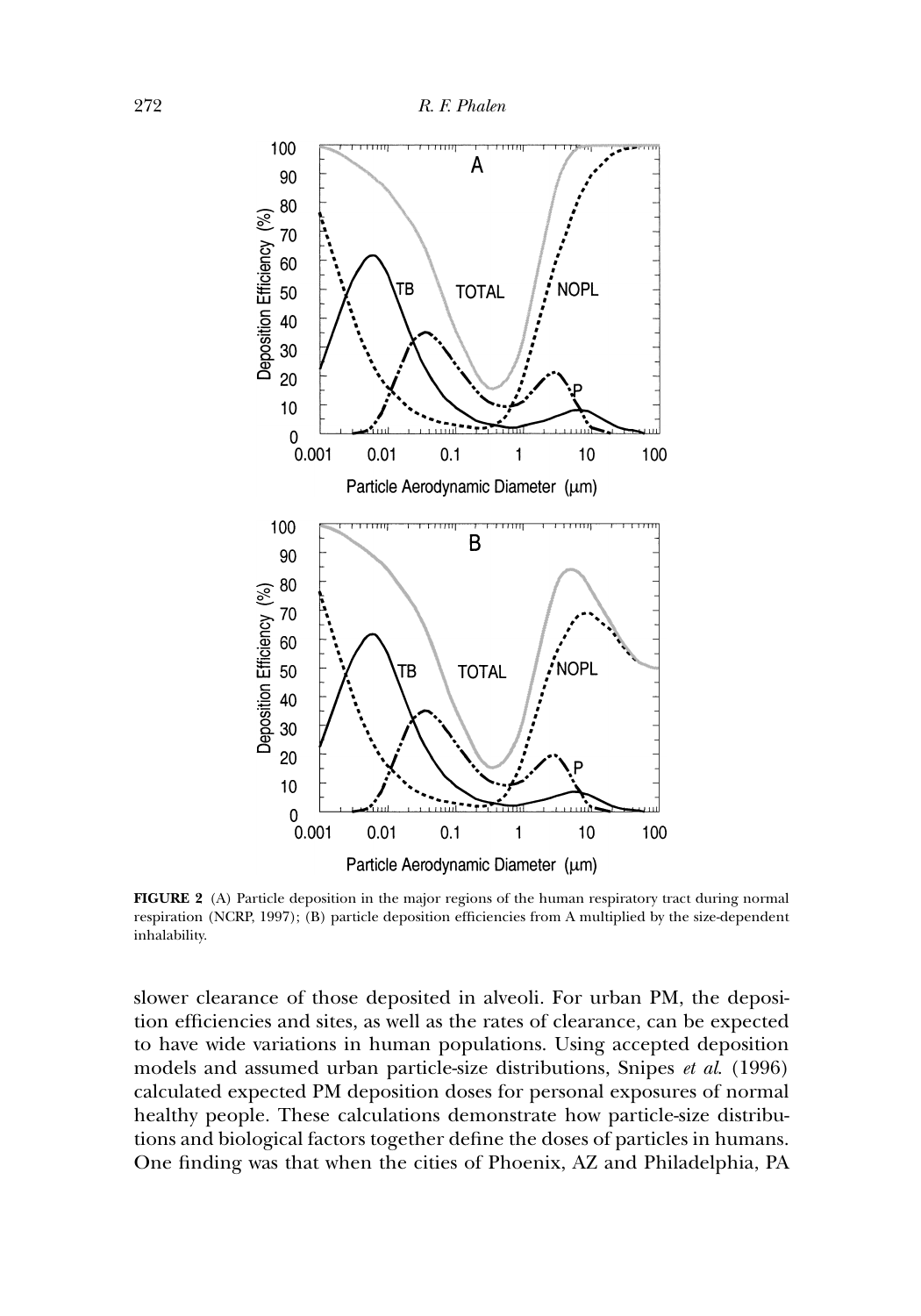were separately modeled, larger particles dominated the doses to the alveolar region in Phoenix but not in Philadelphia. Although much is known regarding inhaled particle deposition and clearance, significant uncertainties remain. The normal variations in particle deposition and clearance have not been well explored, let alone those for seriously ill individuals. Thus, in their recommendations for research, the National Research Council (NRC, 1998) called for the acquisition of data relating to modeling the fates of inhaled particles, especially in suspected susceptible subpopulations. The second NRC report (NRC, 1999) added extrapolation modeling for laboratory animals as a research priority.

There are other significant uncertainties related to particle deposition and clearance. The actual property of PM ideal for dosimetry calculations (the proper "metric") is not known; particle mass, number, surface, and reactivity are among the possibilities. The amounts of specified agents required to trigger a disease process are not well understood, along with the shortterm and long-term adaptations to particle exposures. Another area in which more research is needed relates to the fates of inhaled ultrafine particles. Because such particles have tiny masses, they are difficult to monitor in the air or to trace in the body. But ultrafine particles are numerous in urban air, and they may be able to enter tissues of the respiratory tract relatively freely (Oberdörster *et al.*, 1995; Vincent, 1999).

#### **THE TOXICOLOGY OF PARTICULATE MATERIAL**

Toxicology, "the science of poisons," includes controlled studies in cell and tissue cultures, laboratory animals, and human volunteers in an effort to understand the effects of xenobiotics on living systems. Inhalation toxicology is concerned with the adverse effects of inhaled substances, which may be on any organ or tissue in the body. Clinical studies of inhaled air contaminants that use human volunteers are critical for confirming the results of laboratory *in vitro* and animal studies and for testing hypotheses generated in epidemiology investigations (Utell and Frampton, 2000). Laboratory animal studies, human clinical studies, and epidemiology studies are complementary, because the limitations of one are the strengths of the other.

Table 6 lists some of the proposed toxicological mechanisms by which PM might impair health, along with the subpopulations that may be especially vulnerable. For a mechanism to be important, it must usually be capable of producing or exacerbating a disease, as some changes in physiological functions or anatomy do not pose a significant threat to health. It must be understood that some individuals are so fragile that virtually any biological change, including adaptive responses, can be life threatening.

Several physical and chemical characteristics of PM have been proposed as being responsible for producing the adverse health effects reported by epidemiologists (Table 7) along with the mechanisms of injury and sources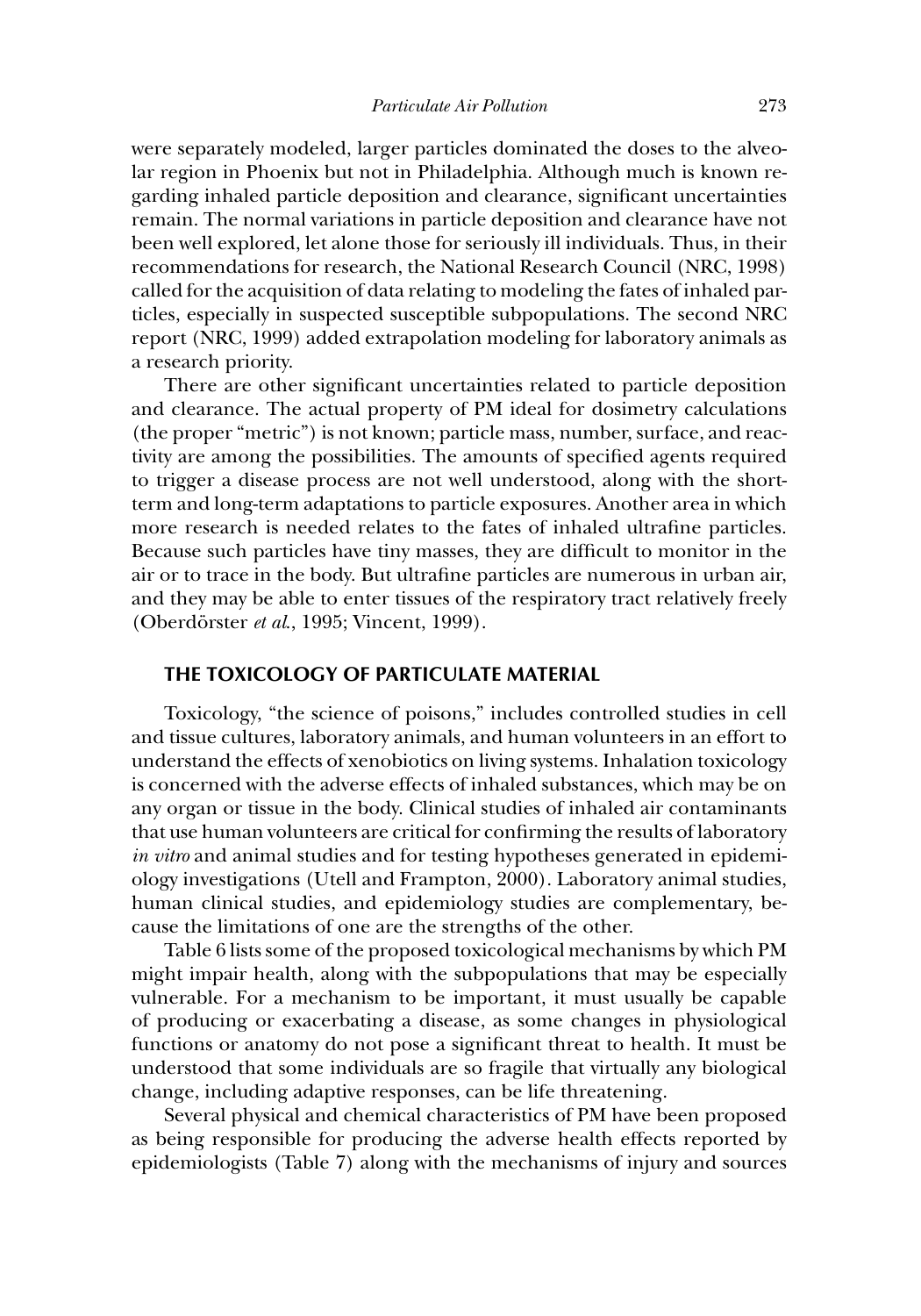| Mechanism of injury                       | Target organs | Vulnerable subpopulations                      |
|-------------------------------------------|---------------|------------------------------------------------|
| Inflammation                              | Lung, other   | Asthmatics, bronchitics                        |
| Increased permeability                    | Lung, heart   | Asthmatics, cardiac patients                   |
| Edema                                     | Lung, heart   | Persons with advanced cardiac or lung diseases |
| Bronchoconstriction                       | Lung          | <b>Asthmatics</b>                              |
| Impaired dfenses/<br>infections           | Lung, other   | Young children, bronchitics, immunocompromised |
| Blood vessel injury/<br>blood coagulation | Heart, lung   | Persons with advanced cardiac or lung diseases |
| Excess mucus                              | Lung          | Asthmatics, bronchitics                        |
| Neurogenic                                | Heart         | Persons with cardiac diseases                  |

**TABLE 6** Proposed Mechanisms by Which Inhaled Particles Might Produce Injury Along with the Target Organs Affected and Presumed Vulnerable Subpopulations

of the particles that might produce injury. This list is not exhaustive, but it represents some of the major types of particles that toxicologists are currently examining. Any, and all, of these particle characteristics could explain the epidemiologic associations, but the key uncertainty is whether they are present in sufficient quantities in the breathing zones of susceptible individuals to produce illness or death.

In addition to PM *per se*, other pathways related to PM have been suggested to cause the epidemiologic associations between health and PM measures (Valberg and Watson, 1998). Some pathways are listed in Table 8, along with potentially susceptible populations. All of these factors, plus all of the aforementioned PM characteristics, will have some effects on health.

# **New Research Approaches**

The enormous toxicology database on inhaled particles does not indicate that tiny levels are capable of producing significant acute harm, except

| Characteristic                 | Mechanism                                                         | Particle sources                                                      |
|--------------------------------|-------------------------------------------------------------------|-----------------------------------------------------------------------|
| Ultrafine size                 | Increased airway permeability,<br>inflammation                    | Combustion, high-temperature<br>processes, reactive gases and vapors  |
| Silica content                 | Inflammation, macrophage injury,<br>cell killing                  | Soil, sandblasting, ore recovery                                      |
| Acidity                        | Mucus secretion, impaired mucus<br>clearance, bronchoconstriction | Combustion of sulfur-containing<br>fuels, internal combustion engines |
| <b>Biogenics</b>               | Bronchoconstriction, inflammation,<br>infection                   | Plants, animals, fungi, bacteria,<br>viruses                          |
| Metals and reactive<br>species | Inflammation, cell killing                                        | Fuel combustion, industrial<br>processes, soil, photochemistry        |
| Oxidants                       | Cell damage                                                       | Combustion products, industrial<br>processes, soil, photochemistry    |
| <b>Mixtures</b>                | Various                                                           | Various                                                               |

**TABLE 7** Characteristics of PM That Have Been Proposed as Producing Adverse Health Effects in Humans, Along with the Mechanisms of Injury and Potential Sources of the Particles (Phalen, 2002)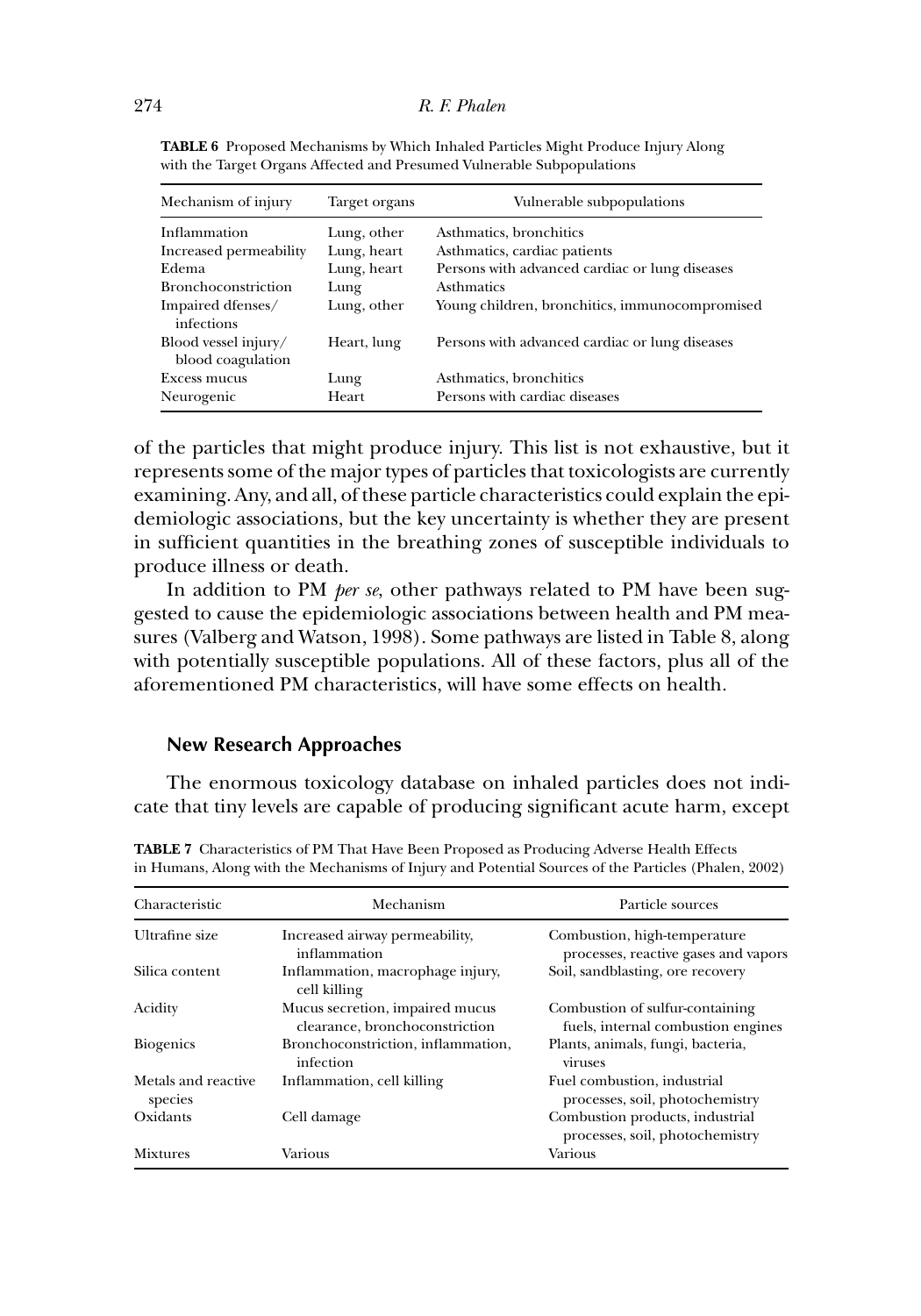| Pathway                          | Potentially susceptible                                  |
|----------------------------------|----------------------------------------------------------|
| Meteorology                      | Persons with advanced lung and heart disease             |
| Elevated indoor exposures        | Asthmatics, bronchitics, emphysemics, young children,    |
| related to PM episodes           | elderly, immunocompromised, cardiac patients             |
| Gaseous pollutants $(CO, SO2)$ , | Cardiac patients, asthmatics, others with                |
| $NOx$ , volatile organics)       | advanced lung disease                                    |
| Panic or fear of air pollution   | Cardiac patients, asthmatics, others with fragile health |

**TABLE 8** Nonparticle Pathways (Explanations) for Producing Associations Between Adverse Health and PM Measures Along with Potentially Susceptible Subpopulations (Phalen, 2002)

for allergens, pathogens, or hypothetical supertoxic agents. Such supertoxic agents are not common, as even chemical warfare agents such as phosgene, mustard gas, lewisite, soman, and sarin require tens of micrograms to kill normal people. Virulent microorganisms that produce severe disease states are an exception in that microgram levels can seriously injure and kill, although the time to illness or death is usually more than the one to three days that is associated with PM episodes.

Because of the lack of a ready explanation for how a concentration as low as 10  $\mu$ g/m<sup>3</sup> of PM might be lethal, toxicologists have intensified the development and use of new models. These models have included studying fresh concentrated air pollutants (CAPs) and the use of very old and very ill laboratory animals. A pioneering study was conducted by Dr. John Godleski and associates at the Harvard School of Public Health (Godleski *et al*., 1996). The major objective of the study was to examine the biologic plausibility that inhaled PM exposures would produce deaths in ill populations. Godleski's laboratory rats had a severe bronchitis produced by pre-exposure to 250 ppm  $SO<sub>2</sub>$  for 6 weeks. The follow-up exposures were to Boston air that had been concentrated about 30-fold by the Harvard Ambient Particle Concentrator (Sioutas *et al*., 1995), which took outdoor air and stripped away particles smaller than 0.1  $\mu$ m and larger than 2.5  $\mu$ m, leaving the intermediate sizes concentrated in an airstream. Four groups were examined: bronchitic rats exposed to CAPs 6 h per day for 3 consecutive days; bronchitic rats exposed to filtered laboratory air 6 h per day for 3 consecutive days; and two groups of healthy rats similarly exposed to CAPs or filtered air using the same exposure protocol. The results were striking; only the CAP-exposed bronchitic group had significant mortality (37% died), with no deaths in the bronchitic filtered-air group. This study produced considerable interest because real air pollutants had been used, and significant deaths were observed. The particle concentrations in the CAP chambers ranged from 190 to 317  $\mu$ g/m<sup>3</sup>, which is much higher than that seen in modern cities. Following these initial rodent studies, the group performed exposures to Boston CAPs using dogs. The dog exposures focused on changes in electrocardiograms, with an emphasis on measuring the variability in electrical signals that control the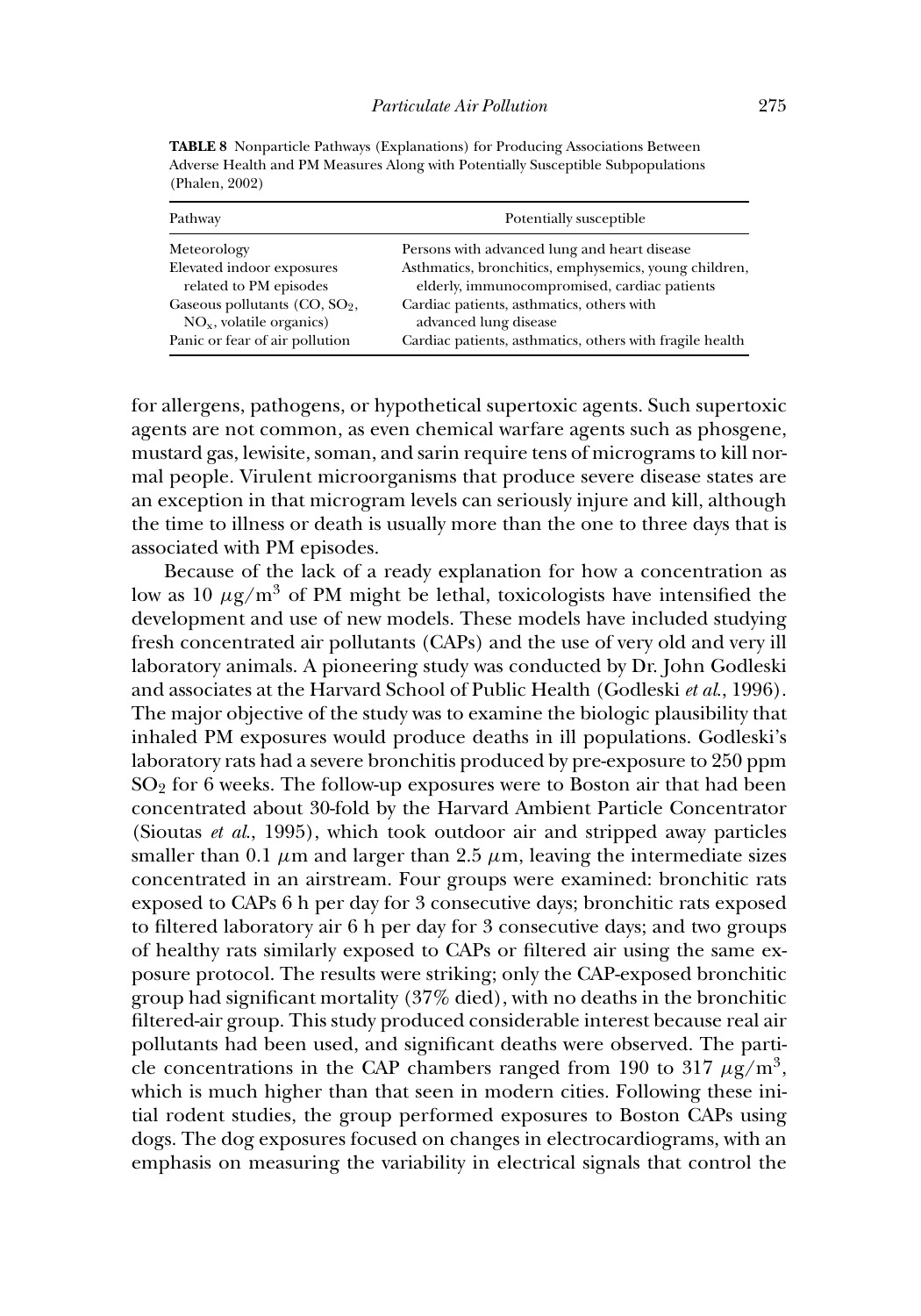rhythmic contractions of the heart. Again, the CAP exposures were reported as producing significant changes in comparison to exposures to filtered air (Godleski, 1998).

Although compromised animal models have been used in studies of human diseases for many decades (Phalen, 1984; Cantor, 1989), such older models and newer ones are gaining popularity (Bice *et al*., 2000; Conn *et al*., 2000; Mauderly, 2000; Muggenburg *et al*., 2000). Among the models of interest are those that represent elderly individuals, asthmatics, and bronchitics.

# **Other Toxicology Issues**

Several challenges face toxicologists related to key questions raised by the epidemiology associations. First, what in urban air are the likely chemical and/or physical agents driving the epidemiological associations? Second, who are the affected individuals? Third, how might the mortality or morbidity be produced? A limitation is that toxicology usually examines only harm and not benefit. For example, if particle inhalation is also necessary for maintaining normal effective respiratory-tract defenses, the focus only on adverse effects could eventually lead to overcontrol of environmental PM to the extent that the health of the public as a whole is degraded. This problem is not unique to PM concerns, but it is also an emerging issue in infectious disease resistance as well: microbiologists have questioned the trend toward avoiding contact with microbes in water, food, and air.

The main lesson learned from examining the role of toxicology in understanding the PM epidemiology is nothing new: a new issue requires new research and the development of new approaches. Although most current PM toxicology studies involve acute exposures, low-dose, long-term, and large population issues will require a similar change in the thinking of toxicologists. To date, toxicologists have not been able to replicate the low-dose PM findings seen in epidemiologic studies.

# **RESEARCH NEEDS**

Several parties, including scientists attending PM Colloquia, the EPA, the NRC of the National Academy of Sciences, the HEI, and the EPA's CASAC, have identified the high-priority needs for further research. The EPA allocates resources for analyzing gaps in the scientific database and for planning the research required to serve their periodic reviews of criteria air pollutants. A 150-page EPA report issued in January 1998 laid out the needs for research on PM to support future NAAQS (EPA, 1998a). A second related report, based on a focused workshop, was issued about the same time (EPA, 1998b). The EPA first identified several important uncertainties; then the research needed to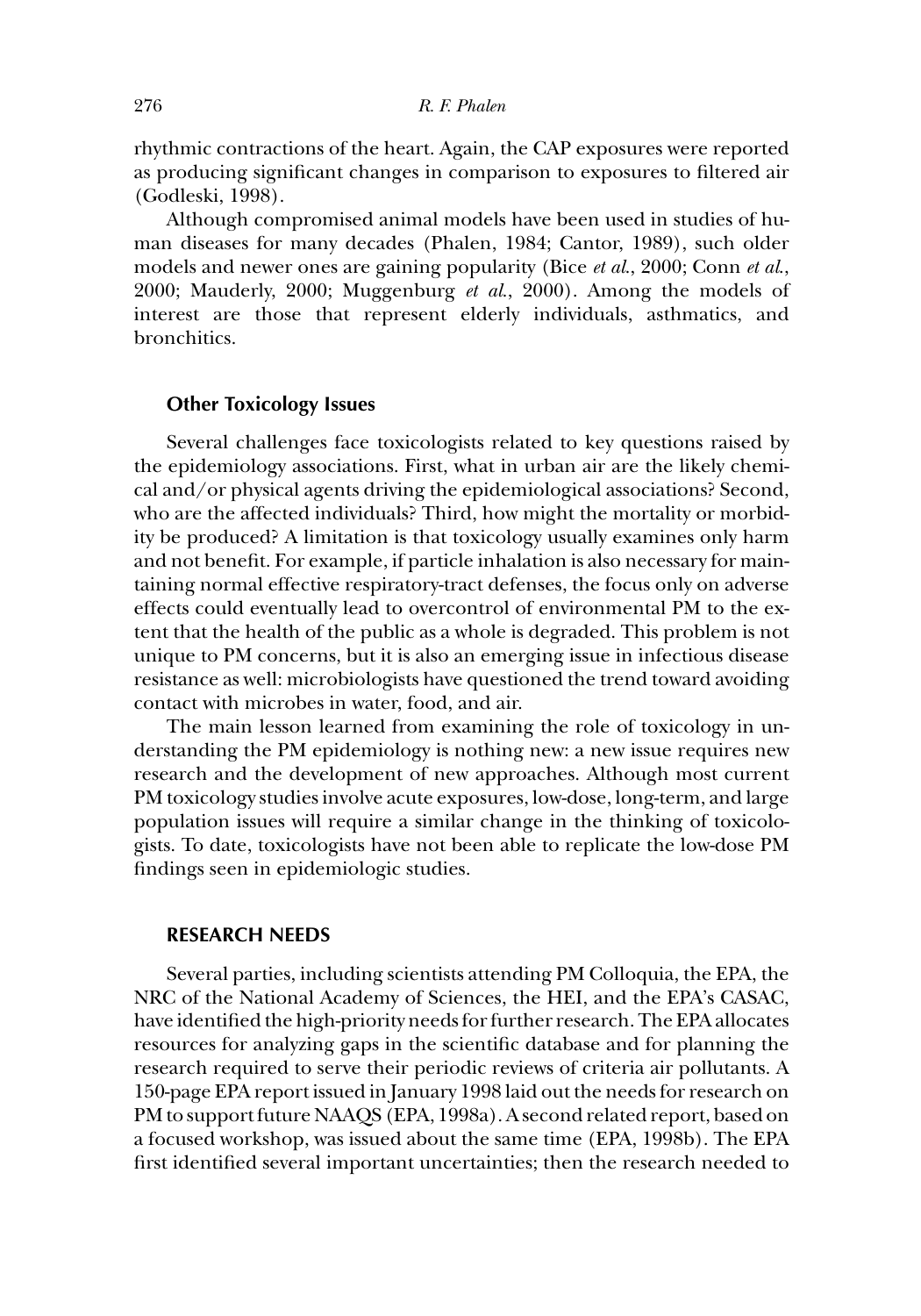resolve the uncertainties was defined. The following top ten priority research topics were identified (EPA, 1998a):

- 1. the effects of long-term exposure to PM;
- 2. identification of susceptibility factors (who is harmed and why);
- 3. the mechanisms that produce relevant biological responses;
- 4. the key biologically active components of PM;
- 5. the relationships between personal exposures and PM as measured by central outdoor monitors;
- 6. the shapes of "exposure-dose-response" relationships for important health outcomes;
- 7. determination of background PM concentrations, as exist at rural sites;
- 8. the effectiveness of PM reductions in improving health;
- 9. atmospheric modeling to assist in defining exposures in unmonitored regions; and
- 10. Improved source characterizations to aid toxicology research efforts and risk-management decisions.

In addition, the EPA stressed three "overarching concepts":

- 1. interdisciplinary collaboration involving cooperation among atmospheric scientists, laboratory researchers, clinical scientists, and epidemiologists;
- 2. inclusive research on PM that considers the complex associated mix of gases and semivolatile pollutants and their physical and chemical interactions; and
- 3. international collaboration to take advantage of unique exposures and to promote harmonization of PM indicators that correlate with effects.

The NRC's committee on PM, composed of 20 prominent experts and chaired by Dr. Jonathan Samet, was charged with producing four reports between 1998 and 2002. The first report of the NRC Committee, issued in January 1998, was titled *Research Priorities for Airborne Particulate Matter: I, Immediate Priorities and a Long-Range Research Portfolio* (NRC, 1998). The following highest-priority research topics of the NRC were not presented in order of priority.

- 1. Investigations were needed on the quantitative relationships between measurements taken at centrally located stationary air monitors and the actual exposures in the breathing zones of individuals.
- 2. Investigations were needed on exposures of susceptible populations to the most biologically important "constituents" and "specific characteristics" of PM.
- 3. Development of advanced modeling and measurement tools that would accurately relate specific sources of pollutants to specific exposures was needed.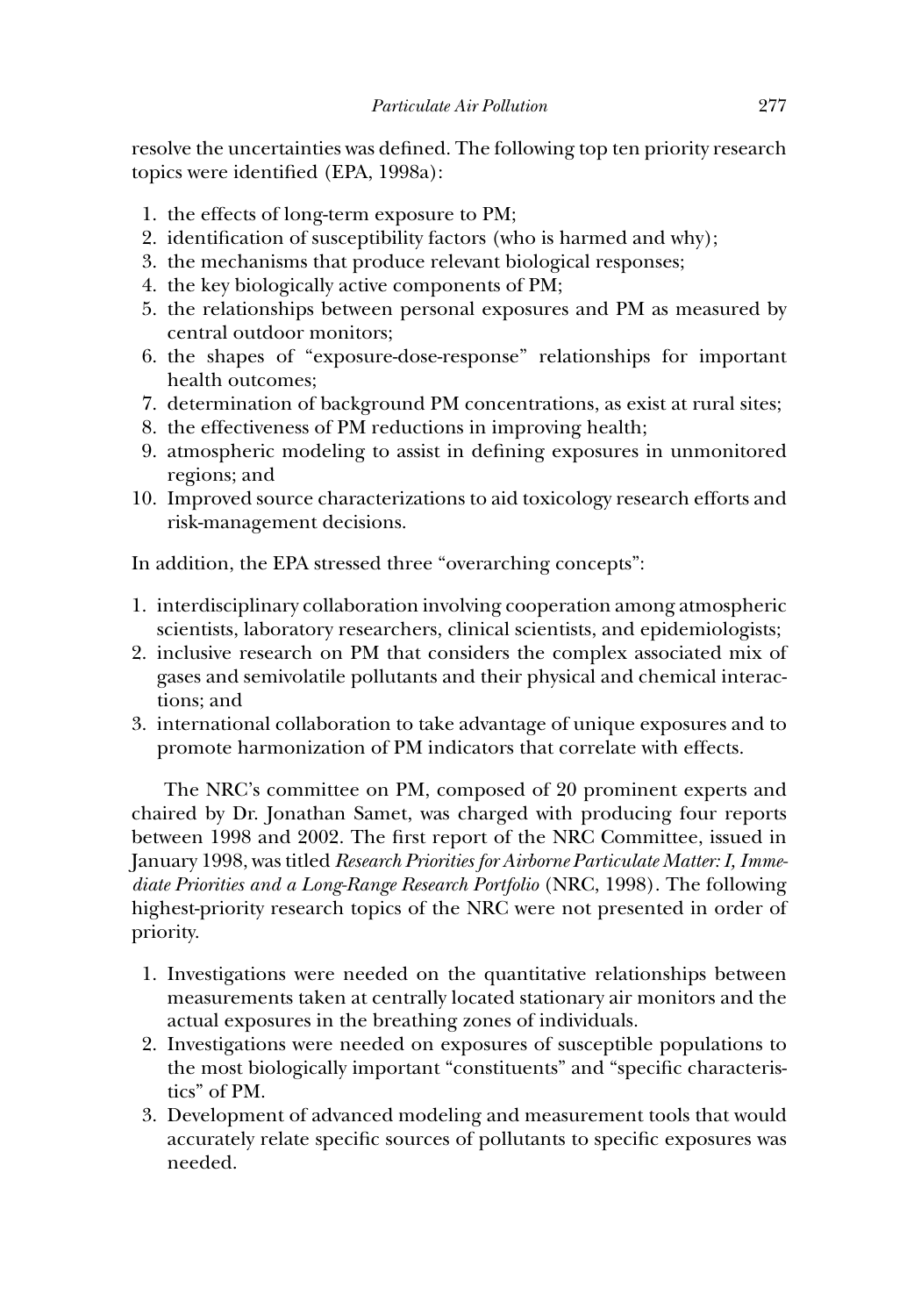- 4. Application of advanced modeling and improved analytical methods to link the biologically important constituents and characteristics of PM to their sources was needed. This knowledge could lead to effective control methods.
- 5. Research on the roles of physiochemical characteristics of PM in producing adverse health effects was needed. Because the "most relevant route of exposure is inhalation," the inhalation route was recommended for use.
- 6. Investigations of the deposition patterns and fates of inhaled particles and their constituents, especially in presumed susceptible subpopulations, were needed.
- 7. Investigations were needed, using toxicological and epidemiological methods, to disentangle the effects of PM from those of gaseous copollutants.
- 8. Identification of the human subpopulations that may be at increased risk of adverse health effects of exposure to PM was needed.
- 9. Investigation of the mechanisms of injury that might explain the epidemiological associations between PM measures and increased morbidity and mortality were needed.
- 10. Development and application of improved methods of statistical analysis of epidemiological data including the effects of measurement errors and misclassification errors on findings was needed.

The NRC report was especially strong with respect to putting forth a coherent research plan. Future reports refined the research agenda and evaluated the research progress on achieving the goals.

The CASAC of the EPA's Science Advisory Board is a diverse group of non-EPA scientists that acts as an independent review committee for EPA criteria documents on air pollutants. With respect to the 1996 PM criteria document (EPA, 1996b) and the revised standards based on that review, CASAC had difficulty in achieving "closure." The committee noted that the "understanding of the health effects of PM is far from complete," and several important uncertainties were identified (Wolff, 1996b, c). These uncertainties included the following:

- 1. the influence of confounders that make causality uncertain,
- 2. the effects of PM measurement errors on the epidemiological findings,
- 3. the existence of alternative explanations for the PM–health associations,
- 4. the lack of understanding of toxicological mechanisms,
- 5. the lack of knowledge as to how much life-shortening might be produced by the deaths associated with PM pollution,
- 6. the effects of exposure misclassification on the epidemiological associations,
- 7. the uncertain shape of the dose-response function for PM pollution, and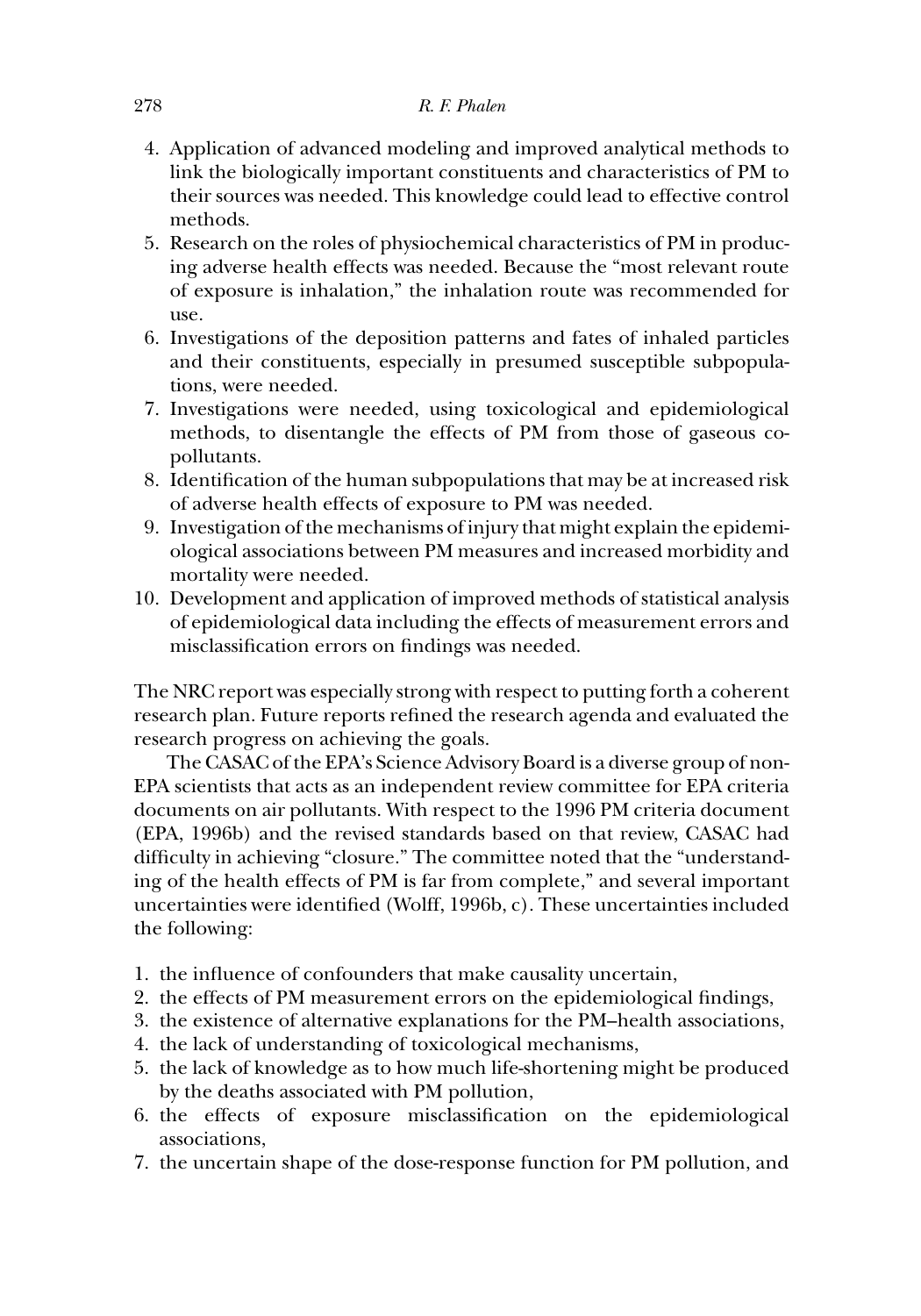8. the effect of the use of the different models in the various epidemiology studies.

In items 1 and 3, CASAC expressed some skepticism regarding causality and indicated that non-PM-exposure factors should be considered. Such factors include weather-related and gaseous pollutant factors as well as behavioral or psychogenic phenomena that occur with high-PM days (Valberg and Watson, 1998).

What does the research planning actually achieve? Many funding agencies are responsive to needs as identified by scientists, and their research budgets may be redirected as a consequence. Several U.S. federal agencies in addition to the EPA support PM health research, including the National Institute of Environmental Health Sciences; the National Institute for Occupational Safety and Health; the Centers for Disease Control and Prevention; the National Heart, Lung and Blood Institute; and the National Institute of Allergy and Infectious Diseases. Nonfederal PM health research efforts in the United States are supported by the American Petroleum Institute, the California Air Resources Board, the Chemical Industry Institute of Toxicology, the Coordinating Research Council, the Electric Power Research Institute, and the HEI. A list of these and other agencies involved in PM research efforts compiled by Dr. Maria Costantini of the HEI and Dr. John Vandenberg of the EPA is found in Appendix E of an EPA report (EPA, 1998b) and Appendix B of an NRC report (NRC, 1998). In the NRC report, nearly 300 studies were listed. Taken together they effectively address the research needs that have been presented here.

### **WHAT'S AT STAKE?**

Why not eliminate all substances from the air that could possibly produce harmful effects? First, the required diversion of resources could not be borne by any society, no matter how wealthy. Second, this is impossible because all substances, including oxygen, are capable of harming health. Third, the processes that contaminate the environment are frequently essential for sustaining health and life. Each pollutant control action produces adverse impacts along with benefits. When revised NAAQS for Particulate Air Pollution (PM NAAQS) were proposed in 1997, several groups and individuals responded to the EPA's invitation to provide comments. The issue of risk trade-offs was addressed in a response by a group called Citizens for a Sound Economy Foundation (CSE, 1997). Among the concerns that CSE had was a failure to account for effects including human mortality and suffering related to increased costs of energy. Specifics cited by CSE included a doubling of deaths in New York City following a 103◦F day, and, for persons who used air conditioning, 50 to 80% lower death rates during heat waves. The group was also concerned over the effects of loss of jobs on human dignity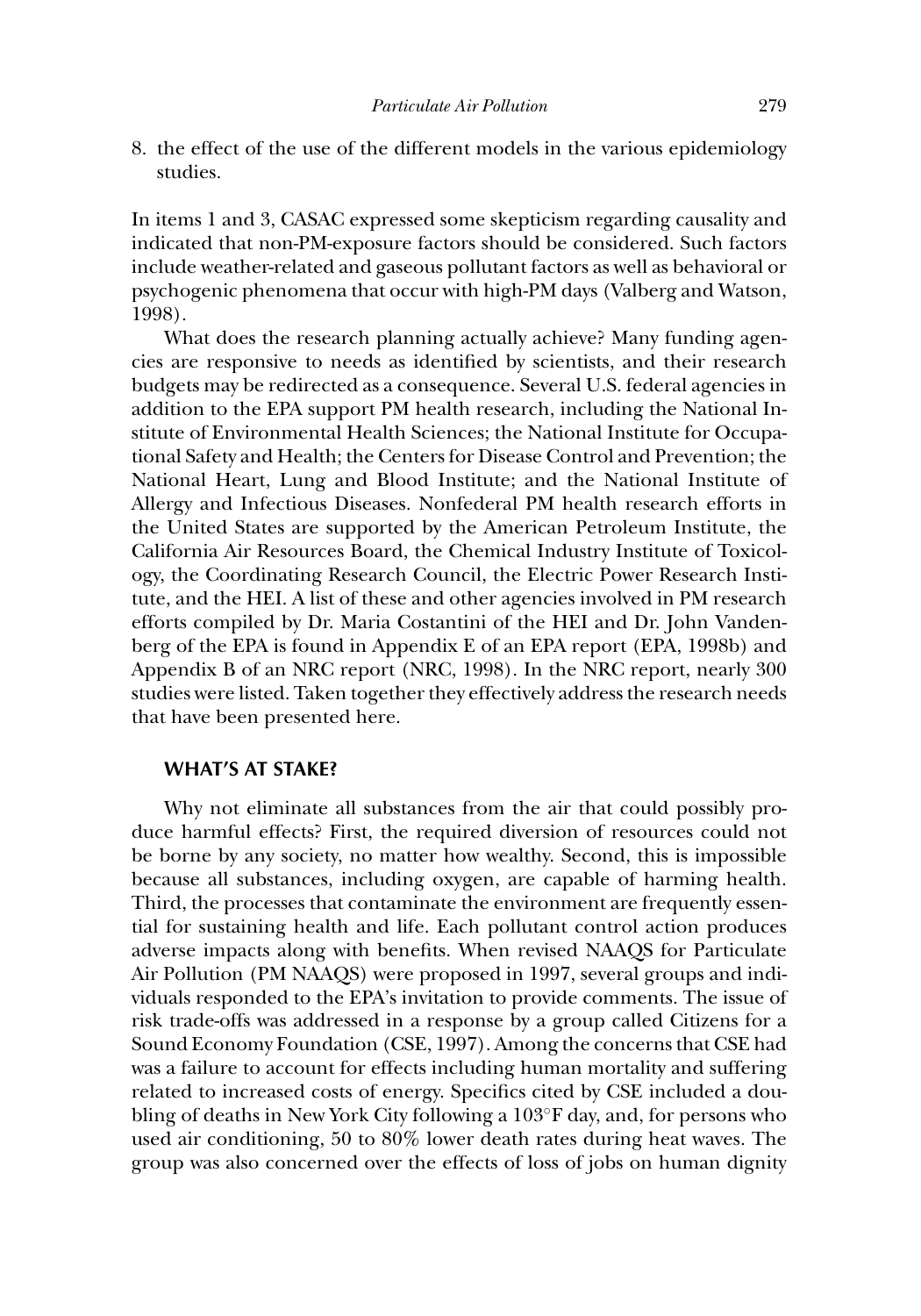| Sources                   | Emissions                                                                                                                                                     | <b>Benefits</b>                                                                                                                                 |
|---------------------------|---------------------------------------------------------------------------------------------------------------------------------------------------------------|-------------------------------------------------------------------------------------------------------------------------------------------------|
| Farming and dairying      | Dust, diesel exhaust, ammonia,<br>sprays, biogenic aerosols                                                                                                   | Prevents malnutrition and<br>starvation                                                                                                         |
| Electric power generation | Fly ash, metal-containing aerosols,<br>sulfur-containing particles,<br>various gases and vapors<br>(nuclear plants are essentially<br>free of air pollutants) | Supplies electricity for heating, air<br>conditioning, food<br>preservation, and other survival-<br>and economic-related activities             |
| Diesel engine operation   | Fine particles, gases, vapors                                                                                                                                 | Diesel engines are essential for the<br>operation of heavy trucks,<br>trains, ships, and farm, mining,<br>and construction equipment            |
| Manufacturing             | Coarse and fine particles, gases,<br>vapors                                                                                                                   | Food, clothing, medications, and<br>machinery are essential to<br>survival                                                                      |
| Miscellaneous combustion  | Fine and ultrafine particles, gases,<br>vapors                                                                                                                | Waste reduction, manufacturing,<br>transportation, electric power<br>generation, and other essential<br>activities depend on fuel<br>combustion |
| Miscellaneous spraying    | Fine particles, gases, vapors                                                                                                                                 | Paints, pesticides, disinfectants,<br>etc. are important for<br>protecting valuable goods and<br>controlling disease                            |

**TABLE 9** Sources of Urban Particulate Air Pollution and the Associated Benefits; The Source Categories Are Not Mutually Exclusive (Phalen, 2002)

and well-being, noting that small businesses were particularly vulnerable to closing as a result of being unable to comply with air-quality standards.

Human activities, like natural phenomena, generate air contaminants. Table 9 lists several examples along with the benefits associated with each of these particle sources. Such activities are necessary for sustaining life, and so their suppression may threaten public health. The basic human activities needed to sustain life include the production and distribution of food and potable water; the provision of shelter, lighting, heating, and in some locales, air conditioning; the manufacture and distribution of goods including clothing, personal care items, tools, utensils, and medications; and the provision of transportation and communication. Such activities produce unavoidable health-related risks, including those associated with the production of air pollutants. The current approach of separation of decision making for reducing risks from decision making related to ensuring adequate production of food or other important commodities and activities is a recipe for trouble.

The optimal levels of control and the timing of instituting additional controls of particulate air pollution in the interest of protecting human health are unknown. The optimal control would set levels such that the direct health benefits are closely balanced by the adverse consequences associated with the increased costs of important activities. The health-benefits side of control of particulate air pollutants appears to be relatively easy to define, and it includes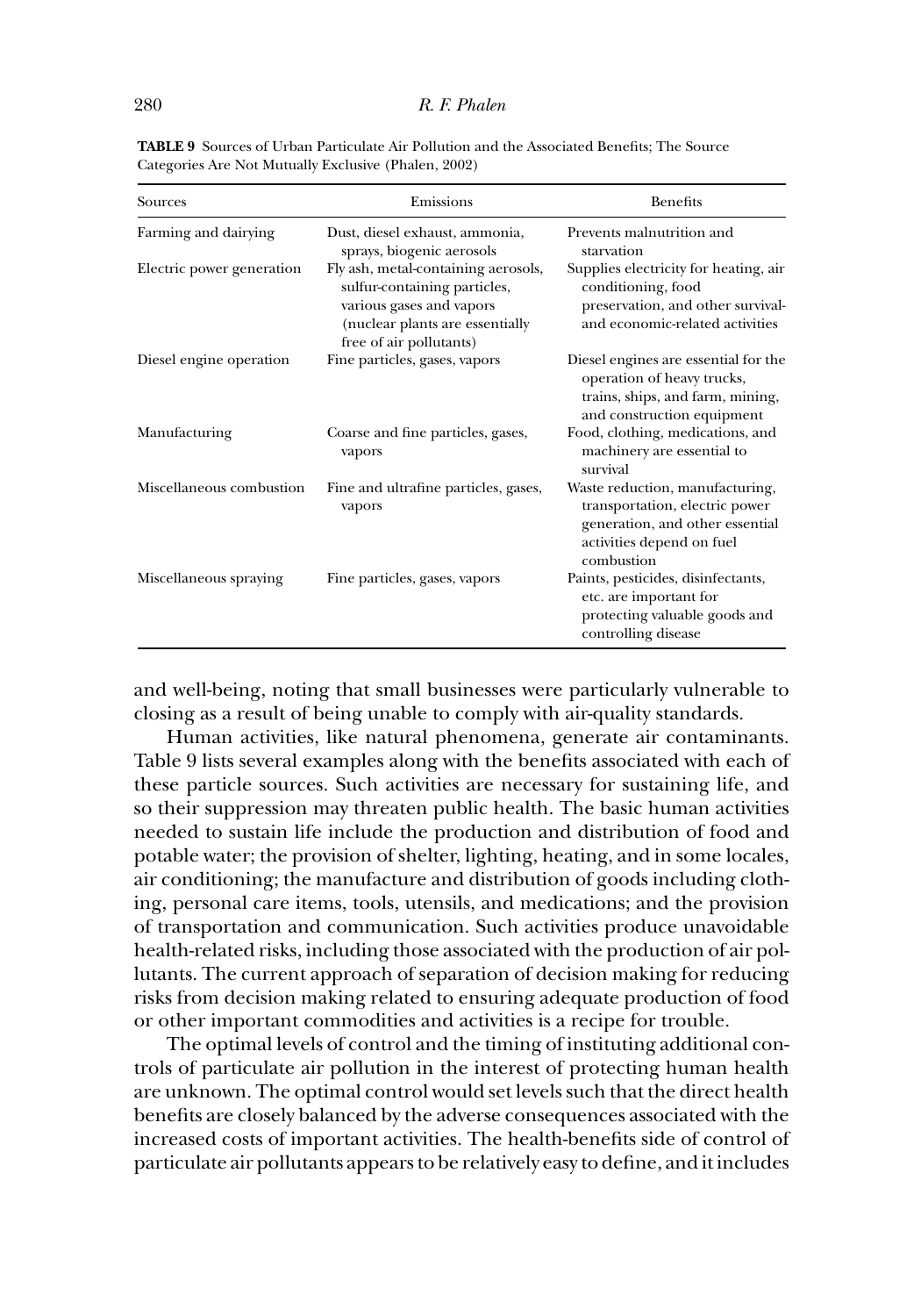decreased new cases of cardiopulmonary diseases and decreased exacerbation of existing diseases. Considerable effort has gone into defining this side of the equation, and various estimates are available regarding reduction in asthma attacks and other illnesses associated with a lowering of particulate pollutant levels (Hall *et al*., 1992). The adverse consequences of particle controls, which probably are felt most strongly by the disadvantaged, have not been explored nearly as thoroughly. Estimates of the monetary costs for control devices and procedures have been made, but other consequences of control have not been addressed in a quantitative manner. Such consequences include the loss of important technologies, the increased cost of goods and services, and the loss of jobs, all of which will adversely affect human health.

There may also be a limit to the benefits of clean air. At some point, decreased particulate pollutant levels can be expected to produce a population that has lost much of its defenses against inhaled materials. This could depress the ability of people to withstand challenges produced by airborne microorganisms, aeroallergens, smokes from unpreventable fires, and even wind-blown soil. In this scenario, lung disease rates and death rates could increase. The modern-day increase in the incidence of asthma in affluent countries has been attributed by some to diminished respiratory challenges to infants during the neonatal period (Gergen and Weiss, 1992; von Mutius *et al*., 1994; Shirakawa *et al*., 1997).

A formal approach to assessing the risk trade-offs of actions designed to protect health and the environment has been described (Graham and Wiener, 1995). Estimating the indirect effects, including costs and availability of goods and services, and the effects on long-term health and the economy is a difficult task. Yet this task is essential if human health is to be served. Today, as air quality has improved, and the links between economic factors and health have become more apparent, the approach of mainly considering just the costs of meeting air-quality standards should give way to a better approach. Finally, the assumption that modern industry is harming public health and must therefore be forced to comply with ever more stringent regulation is subject to challenge. Modern industrial goods and services are, in fact, major factors in protecting public health and providing prosperity.

#### **CHALLENGES TO DOGMA**

The particulate air pollution controversy affords an opportunity to challenge some of the assumptions that underlie the setting of standards for air pollutants. Among the assumptions that might be questioned are the following:

- An agent shown to be toxic at high doses is also harmful at low doses.
- When large populations face small per-person risks, the total risk is the product of the large number of people and the small risk per person.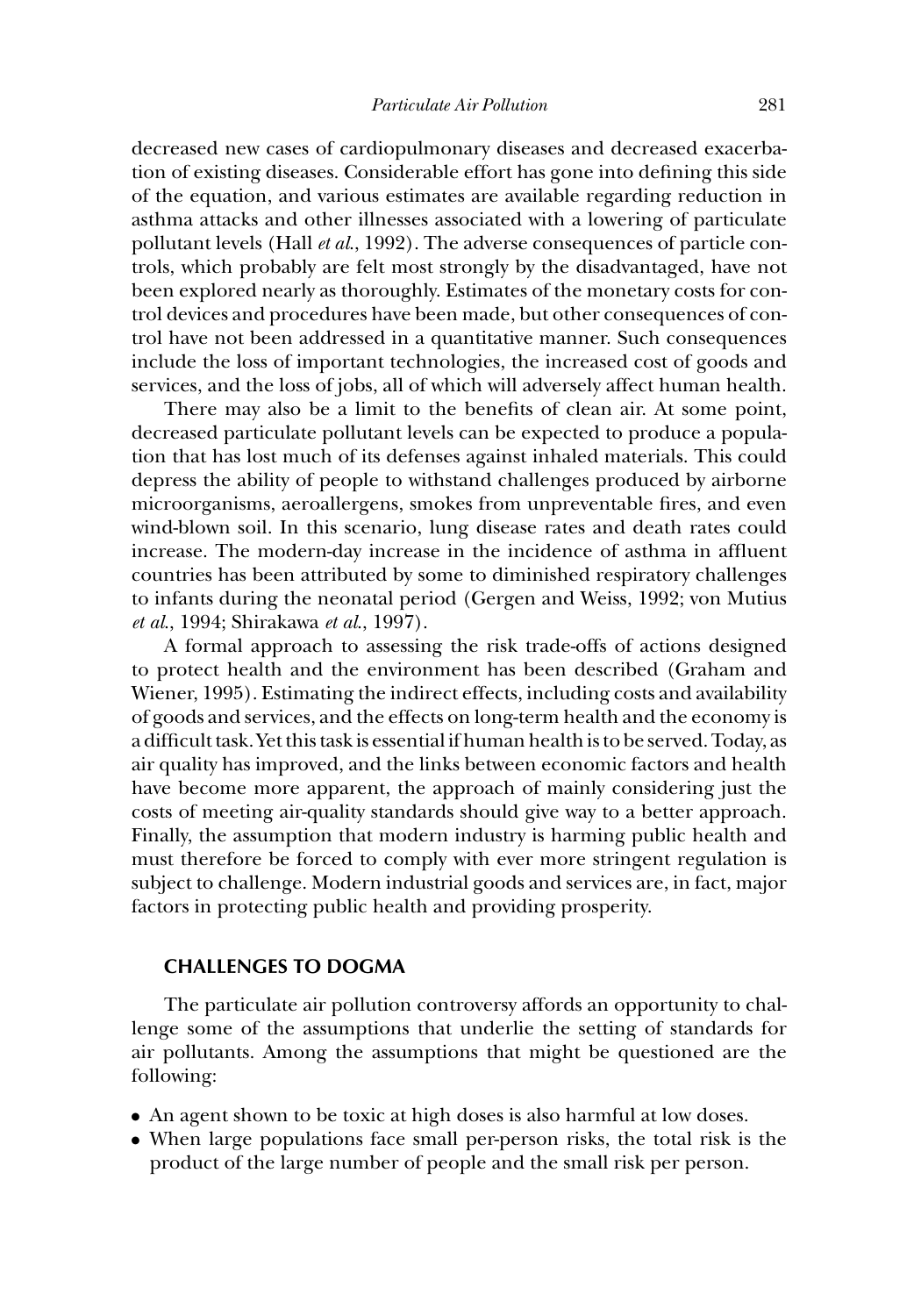- Any stress is harmful to health and must be minimized.
- Natural chemicals are inherently safer than anthropogenic chemicals.
- Contaminant concentrations can be controlled below levels that harm even sensitive individuals.
- Contaminants should be isolated and regulated one by one as a means of protecting health.
- The most recent science is the best science.

# **The Low-Dose Question**

The lay public and many health professionals assume that some agents are toxic and should be eliminated from the environment, whereas others are safe. Such all-or-nothing logic can lead to large expenditures to eliminate negligible risks. Such thinking is applied to radiation, pesticides, food preservatives, and air pollutants. Risk estimates for low-dose exposures frequently involve extrapolations of the risks associated with large exposures down to the realm of tiny ones. Such extrapolations can be contrary to the basic principles of toxicology and biology (Abelson, 1994). Furthermore, there is evidence that exposure to small doses of toxic agents may even be essential to maintaining normal defenses. Ionizing radiation serves as a good example of the fallacy of less-is-better thinking. In a review of human populations exposed to elevated but low doses of radiation, Thomas Luckey concluded that exposures of up to 40 times the average ambient radiation background of 0.26 cGy/yr (260 mrad/yr) were beneficial to human health. This apparent beneficial effect is believed to be caused by a variety of mechanisms including immune system stimulation (Liu *et al*., 1987), stimulation of cell growth, and increased rates of repair of damaged DNA.

Similarly, chemical hormesis has been observed in a large variety of species, for a large number of endpoints, and for many classes of chemicals. Plants, microorganisms, insects, and mammals exhibit such effects. The chemicals for which hormesis has been observed are largely those that have been subjected to the most study. Metals (excluding those nutritionally required) top the list, with nearly 30% of the studies in which sufficient dose ranges were evaluated showing beneficial effects at low doses (Calabrese and Baldwin, 1998). In addition, antibiotics, herbicides, insecticides, hydrocarbons, and several other classes of chemicals have exhibited hormesis. In these cases, growth, survival, longevity, and reproduction have been used as endpoints that provide evidence for beneficial effects. Calabrese and Baldwin proposed that altered patterns of gene expression are responsible for the observations. They described two classes of such expression: "enhanced metabolic capacity for detoxification" and "more general protection against cellular damage." The implications are of potential importance when considering acceptable environmental exposures. Exposure to small quantities of many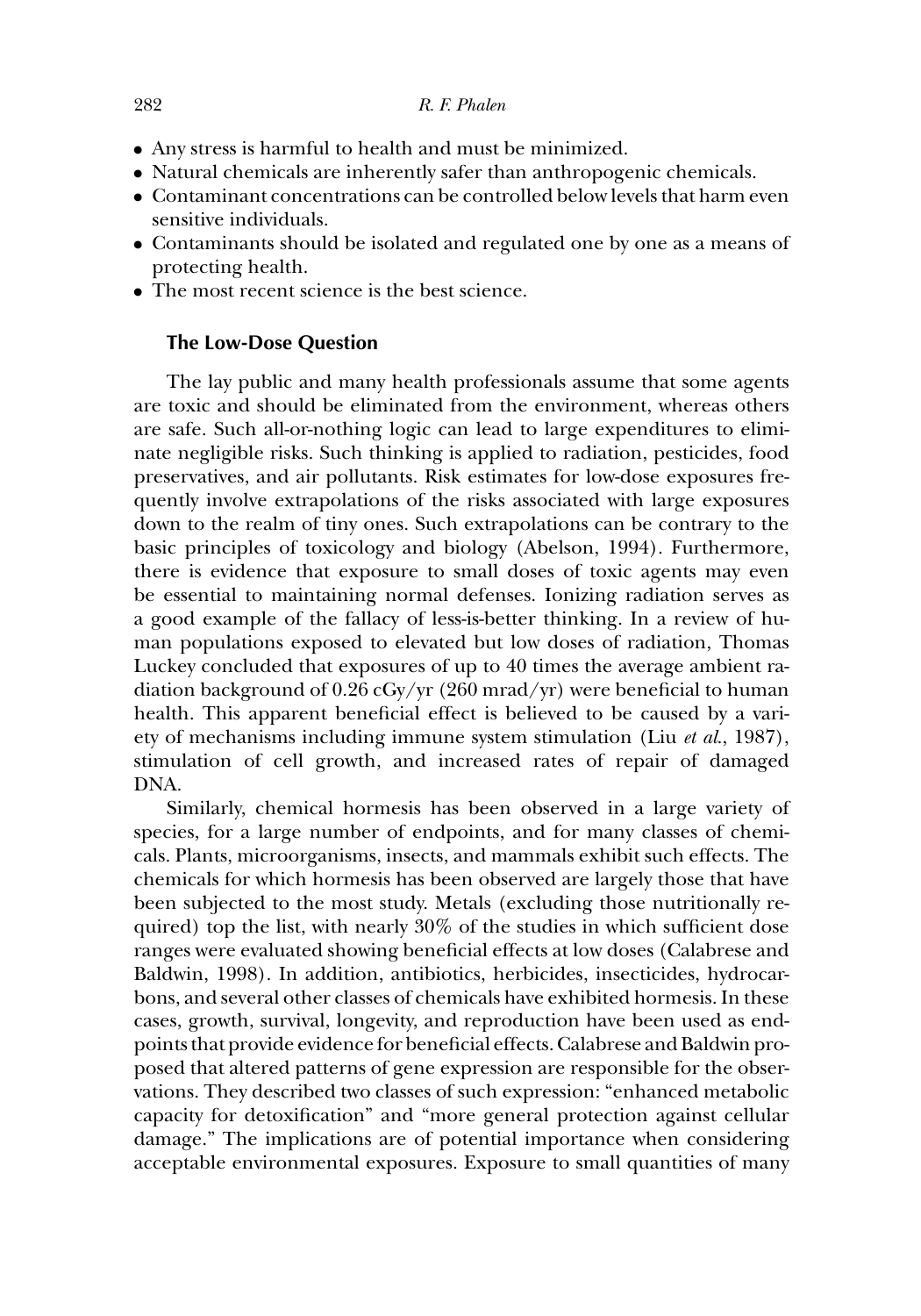toxic substances may be important for inducing and maintaining defenses against subsequent chemical challenges.

### **The Small-Unit Risk, Large-Population Dilemma**

When large populations are exposed to tiny per-person risks, special problems arise that can lead to erroneous conclusions. This situation is known as the *low-dose, large-population dilemma*, where "low dose" implies the existence of a statistically small level of risk for any one individual. The "large population" can refer to thousands, millions, or even billions of people. The "dilemma" arises when one engages in mathematical exercises involving the products of very small and very large numbers to estimate the total harm. First, the risk estimate itself is likely to be very uncertain or even fictitious. Also, if the small relative risk came from one or more epidemiologic studies, the measured (or estimated) exposure may not be the actual cause. The agent may co-vary with another true cause, or it may be the measured part of a multiagent combination that produces the adverse effect (Pope, 2000a).

#### **Stressors and Health**

Complex organisms, including humans, respond to stress or its absence. For example, increases in strength, maximum oxygen consumption, and cardiovascular fitness follow the stresses associated with strenuous muscular exercise. Also, the absence of weight-bearing stresses leads to muscle wasting and decreases in bone strength. Human beings are constantly remodeling in response to changes in the internal and external environments. The phrase "use it or lose it" captures the concept. The effects of environmental contaminant exposures on fitness are poorly understood. In laboratory animals, it is known that preconditioning in clean environments often leads to increased susceptibility to the effects of subsequent exposure. It is common practice for investigators studying inhaled particles and gases to provide housing conditions that are nearly free of airborne particles and contaminant gasses (Mautz and Kleinman, 1997). Such preconditioning is often necessary for the observation of responses to tested pollutants. Pre-exposure of laboratory animals and human subjects to modest ozone levels provides protection against subsequent exposures to high (even otherwise lethal) concentrations of the gas (Hackney *et al*., 1977; Linn *et al*., 1982; Folinsbee *et al*., 1994). Such tolerance is seen within a few days of the initial exposure, and protection lasts for several days to perhaps a week or more. It should be understood that the protective effects of such exposures are temporary and are of known value only if a subsequent oxidant challenge must be met. One can also argue that adaptations to environmental contaminants have a long-term cost. Adaptation to the harmful effects of particle inhalation has not been well examined, but there is an indication that it may occur. The acute human mortality and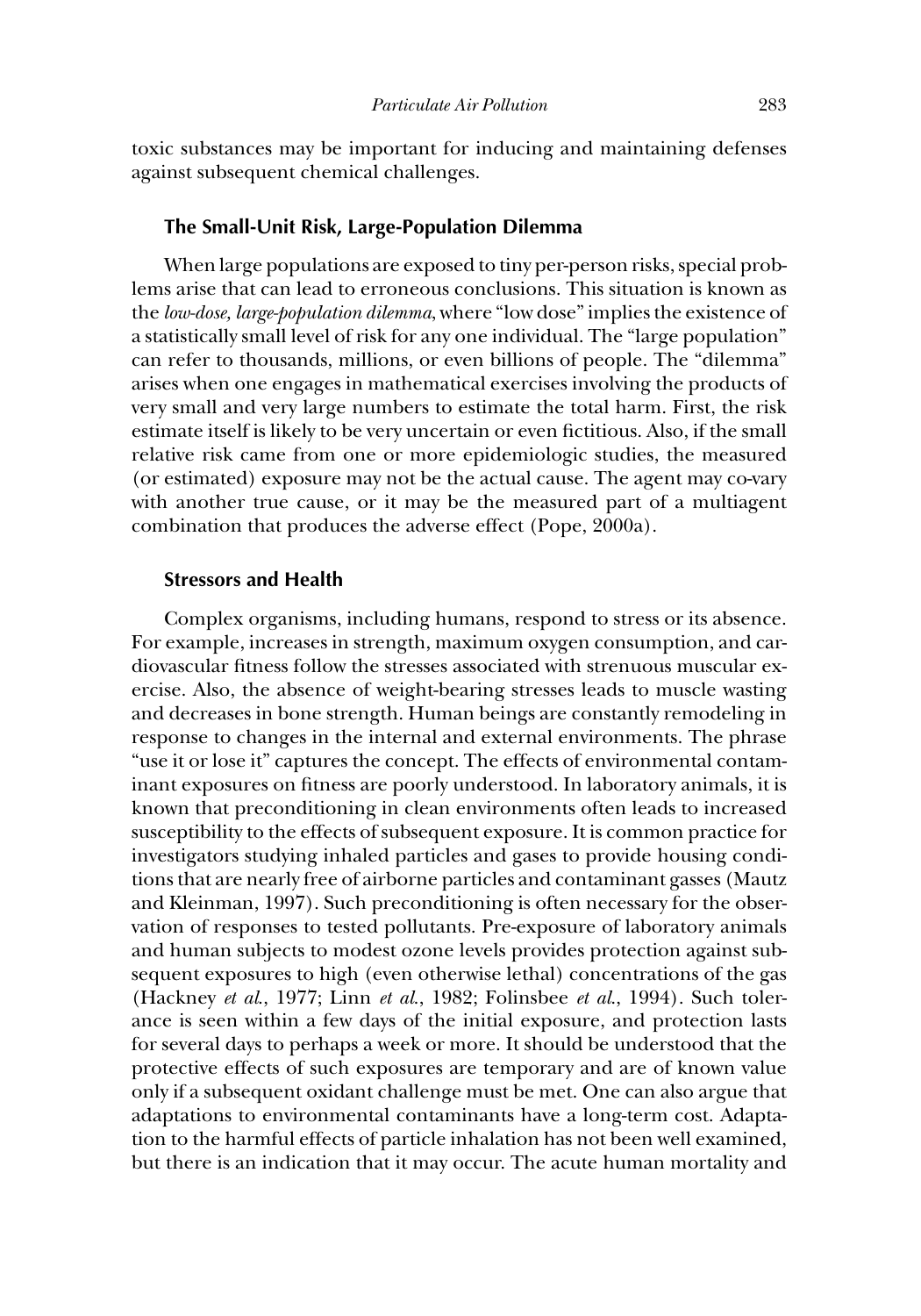morbidity associations with increases in particulate air pollutant mass are seen when the daily particle levels are elevated above the previous day's running averages (Pope, 2000a). The acute health effects are associated with *changes* in particle mass, not the actual *levels* of particle mass. One interpretation is that sensitive individuals may lose their adaptation to particles when levels are decreased for a few days. There is some preliminary laboratory support for short-term adaptation to inhaled ultrafine particles. Pre-exposure of rats for 5 min/day for three days produced 100% protection from the inflammatory effects of a subsequent fume challenge (Oberdörster *et al.*, 1997). The authors pointed out that messages encoding cytokines and antioxidant proteins were significantly increased in the adapted animals. At this time, one may conclude that exposure to contaminants can produce both harm and increased resistance to subsequent exposures. Additional research is needed to explore under what conditions overall fitness might be compromised by continual reductions in particulate air pollutants.

#### **Is Isolating Individual Contaminants Logical?**

Historically, contaminants have been considered individually when setting ambient air-quality standards. There are several problems with this oneagent-at-a-time approach. The air contaminants that have been designated as criteria pollutants compose only a tiny fraction of those present, but they receive a great deal of attention. Criteria air pollutants have been detected at lower and lower levels due to the development of sophisticated analytical procedures. Toxicologists, who are trained to focus on adverse effects, have developed increasingly sensitive endpoints for studying these few criteria air pollutants. Thus, detectability of a chemical itself has become a cause for concern. Furthermore, air chemistry is so complex that driving the concentration of one pollutant down can (and often does) drive the concentrations of other pollutants up. Populations have always been exposed to dynamic mixtures of substances in the air, and so evaluation of mixtures is a rational approach to protecting health. It is clear that many air contaminants are products of the interaction of both natural and anthropogenic emissions. Current regulatory strategies focus on anthropogenic contaminants to the extent of virtually ignoring natural pollutants. Realistic regulations must consider the full complexity of the air, including natural contaminants and the products of interactions of natural and anthropogenic substances.

#### **Is the Most Recent Science Trustworthy?**

Scientists understand that the cutting edge of science is controversial, full of poorly understood findings, and even subject to erroneous interpretation. This does not imply that science is not useful or important; it is invaluable, even irreplaceable. Without the accumulated body of scientific knowledge,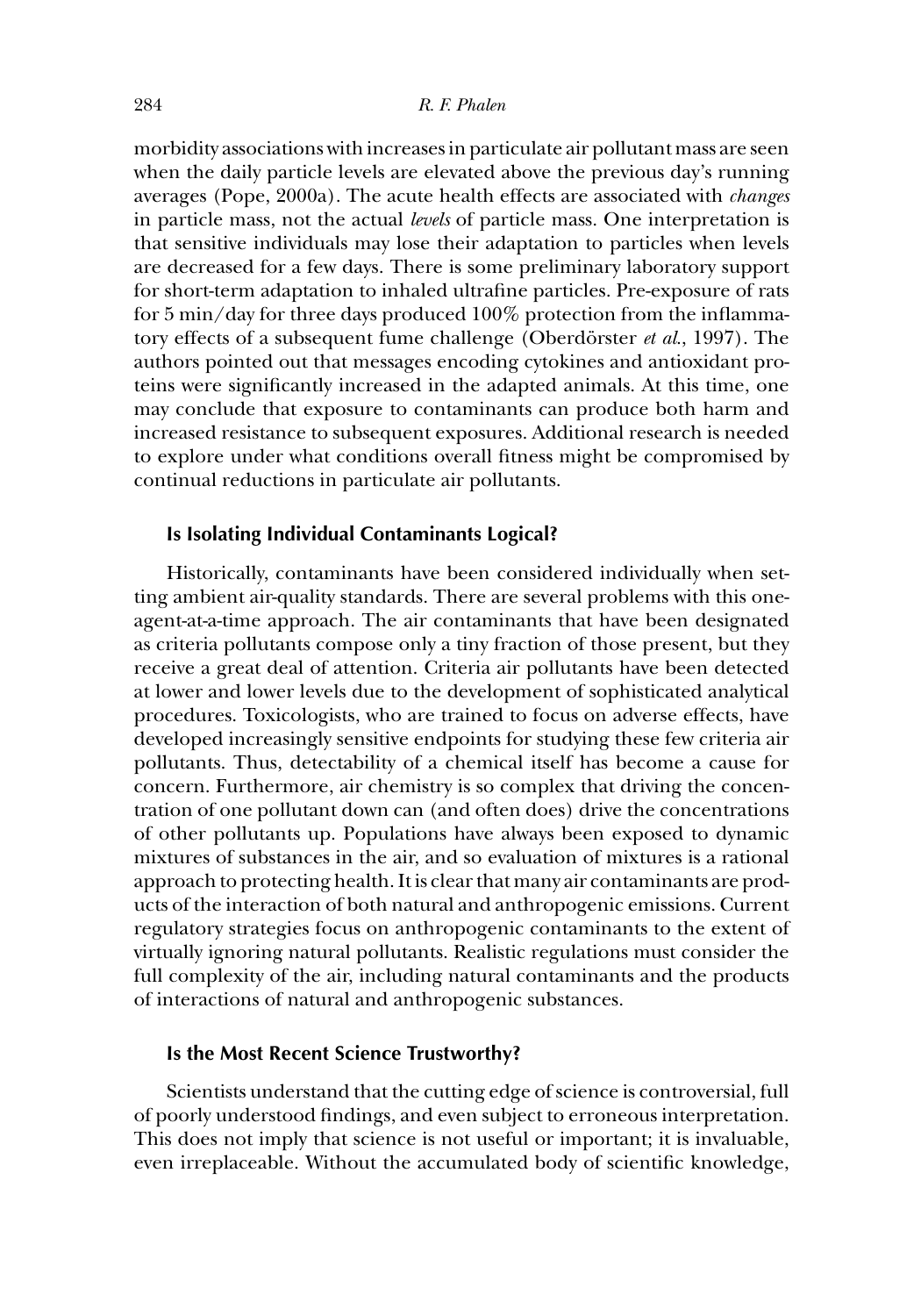humans would likely have average lifespans less than one-third of what they are today (Cohen, 1991). So why must regulations reflect the latest scientific data when many scientists themselves do not believe that such information is ready for use? First, there is a problem with the public perception of scientific research. The public can see science as infallible, precise, and producing results that are free of all error. Also, when a scientific result is successfully challenged and overturned, it may be seen as an anomaly or "junk science" in the eyes of the public. Some see peer review as conveying the stamp of certainty and perhaps finality. Yet scientists see peer review as a process by which obviously flawed or poorly written reports are kept out of the literature. To scientists, peer review does not mean that the work is final or immune from later challenge. What is not clear is when new scientific information is ready for public or regulatory consumption. When scientific controversy surrounds a finding, or even a large set of findings, then the findings are probably not ready for automatic assimilation into public decision-making processes.

# **CONCLUSIONS AND RECOMMENDATIONS**

# **The State of Current Knowledge**

Substantial levels of urban PM, as have occurred in the past, are known to be capable of producing human mortality and morbidity. Also, associations between adverse acute health outcomes and small increments in PM measures have been repeatedly observed. However, they have raised more questions than they have answered. Sometimes total PM has produced associations, and sometimes  $PM_{10}$ ,  $PM_{2.5}$ , or even submicrometer-size particles gave stronger signals. Sometimes gaseous pollutants have been implicated as important for enhancing the PM effects, but not always. Acid-containing particles have at times produced significant associations with human health effects, but not always. The associations are reproducible, but they have not been consistent enough to establish causality or to implicate a key pollutant or some key combination of pollutants.

PM is the only regulated national criteria air pollutant in the United States that is not specified with respect to chemical composition. Because the measures of PM are typically based on mass as determined gravimetrically, very small particles and their associated chemistries are not represented realistically in the monitoring process. The use of  $PM_{10}$  and  $PM_{2.5}$  mass subfractions has been the primary means of dealing with particle size from a regulatory standpoint. Centrally located area monitoring is used to represent the exposures of large populations despite great temporal and spatial variability in both composition and size distribution. PM is always accompanied by copollutant gases and vapors. The roles of such co-pollutants in harming health are not clear. Thus, a focus on particle-mass fractions may not be adequate for providing appropriate health protection.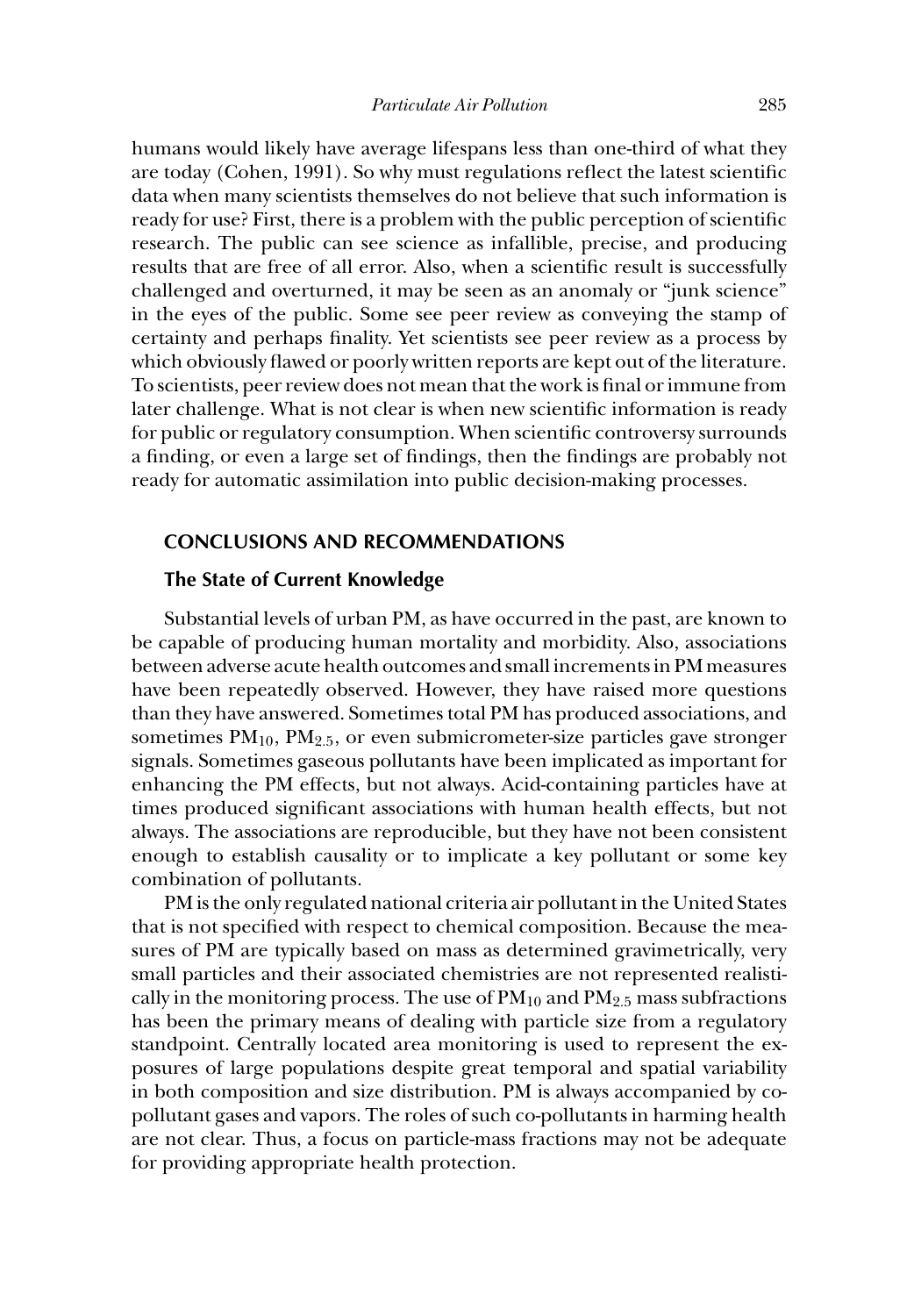Epidemiological associations are a starting point in the process of identifying potentially harmful concentrations of agents. Toxicological studies have shown that some chemical compositions, some particle-size ranges, and some combinations of particles and gaseous co-pollutants are more toxic than others. But the culprits that may be causing adverse health effects at very low concentrations in the air have not been identified. Similarly, clinical studies with human subjects have not yet identified a population that reflects the risks seen by epidemiologists. Not only must new research models be developed, but the total impacts of PM exposure on health—beneficial and adverse, long-term and short-term—must be more thoroughly examined. The research community is guided by the research priorities identified by the NRC (1998, 1999, 2001). Funding increases have provided budgets to conduct much of the needed research in epidemiology, toxicology, and atmospheric science.

Among the substantial uncertainties and questions regarding the linkage between  $PM_{10}$  or  $PM_{2.5}$  and human health are the following:

- Who (what subpopulation(s)) is (are) actually harmed?
- What property of PM is harming them (mass, number, surface, metals, acids, reactive species, copollutants, etc.)?
- How are people harmed by low levels of PM, if indeed they are?

Until these important questions have been answered, it seems unlikely that appropriate control measures can be taken that will protect potentially at-risk subpopulations.

The "metric" is the appropriate measure of PM that, when regulated appropriately, will result in reducing risks to an acceptable level. This proper metric has yet to be identified for low levels of PM-associated air contaminants. Over the past several decades, the metric has evolved from crude measures such as smoke shade, to total particulate mass, to  $PM_{10}$  alone, and to  $PM_{10}$  and  $PM_{2.5}$  mass. For reasons already presented, mass-based metrics alone are unlikely to be adequate. The appropriate metric will no doubt need to include chemical and physical features of PM as well as associated gases. In addition, it is not known why episodes in different cities that have similar measured pollutant concentrations have different toxicities. Also, because air-pollutant chemistry is exceedingly complicated, the effects of controlling selected emission sources on the resultant air chemistry is not sufficiently understood. As of now, it is possible to envision a well-intended control strategy that results in a more toxic air pollution. Mass can be reduced at the expense of higher particle counts, and ammonia reduced at the expense of increased acidity.

Too little is known about the PM-associated air pollutants as they exist in the immediate breathing zones for individuals. In addition, the most relevant personal exposures are those for subpopulations that may be especially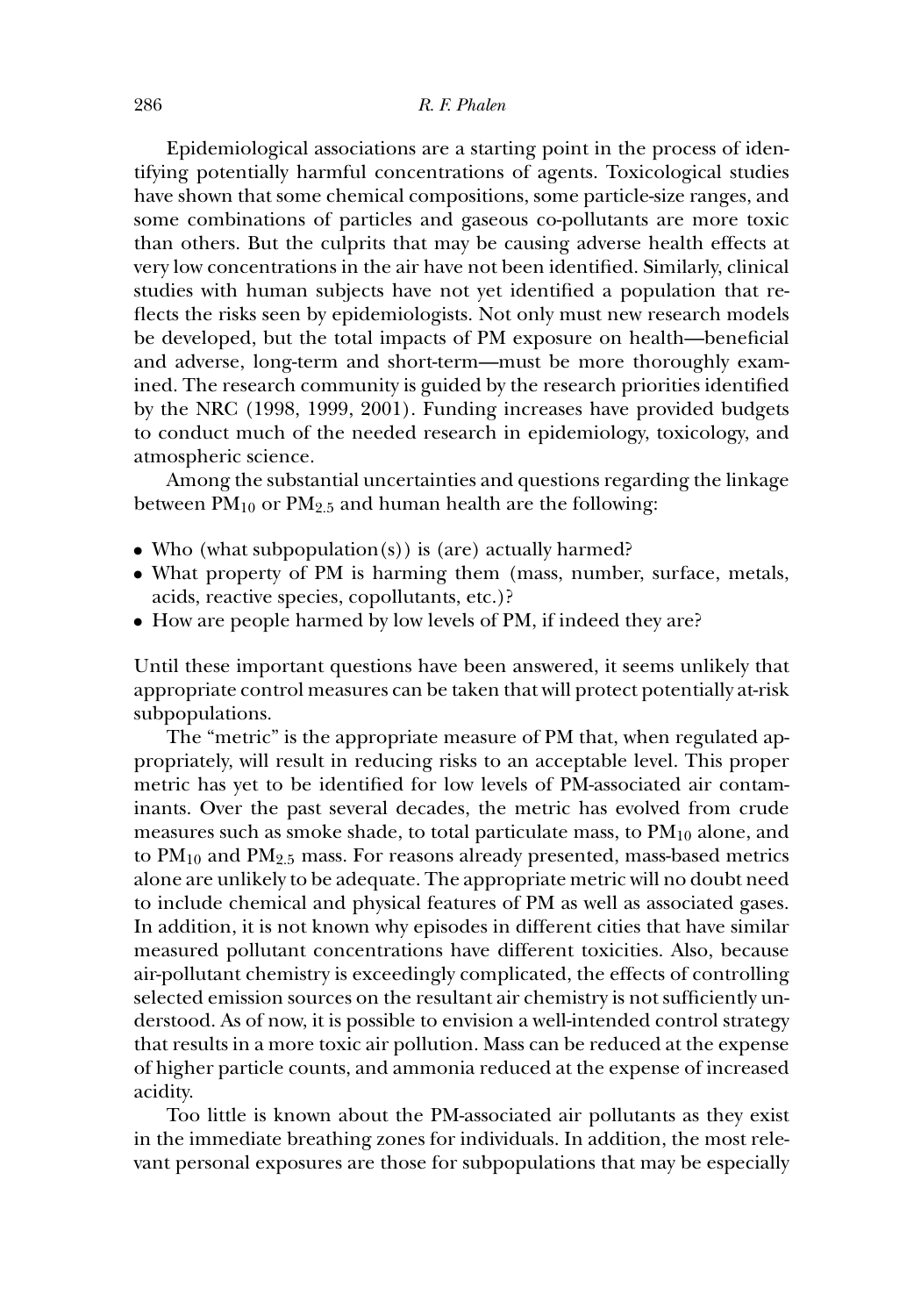susceptible to PM effects. Because such subpopulations have only been generally defined, personal exposure for several candidate groups is in need of study. Such groups include very vulnerable individuals among the elderly, the very young, and persons with pre-existing pulmonary or cardiovascular diseases (or susceptibility to such diseases). At this time, the relevance of the currently used laboratory toxicology models for predicting the effects of low-level exposures in potentially susceptible human subpopulations is in question. Recent advances, especially in using aged and diseased rodents, are steps forward. However, the relevance of these models to humans has not been established.

All pollution control actions will have effects other than those anticipated, including negative *risk trade-offs* (Graham and Wiener, 1995). In some cases, new untested technologies may be forced to replace older and betterunderstood ones. Controls will also generally produce changes in the costs and availability of goods and services and in some cases the availability of employment. The total impacts on human health from all consequences of future control strategies have not been assessed.

Much of our knowledge of the potentially adverse effects of air pollutants was gained by studying the effects of exposures that occurred 10 or more years ago. Changes in technology and lifestyle have impacts on the nature of air pollution beyond documented decreased mass concentrations. Additives to and new formulations of vehicular fuel have resulted in changes in air chemistry that have not been well defined. Of necessity, air-quality regulations are based on older air chemistries, not current ones. The uncertainties in this area of knowledge are significant, and their investigation is important.

#### **What Needs To Be Done?**

The research community faces major challenges relating to the health effects of PM exposures. First, the tendency to stay within narrow disciplines must be changed. Toxicologists must become more knowledgeable about air chemistry, epidemiology, and the fates of inhaled particles. Similar challenges face atmospheric chemists, epidemiologists, and other specialists. Epidemiologists must persist in their introduction of new tools. But they should also clearly communicate the limitations and uncertainties associated with their findings. Clinicians must aid in finding potentially hypersusceptible individuals. Better laboratory animal models that mimic potentially at-risk humans must be developed and used by toxicologists. Tools that will allow for proper estimation of the total consequences of PM control strategies are also in need of development. Economists that evaluate the effects of regulation must become more involved in the issues surrounding PM controls. Scientists are also challenged to better communicate with regulators and the public. Both of these groups struggle to understand the latest research, key on isolated findings or frightening possibilities, and then act decisively. Scientists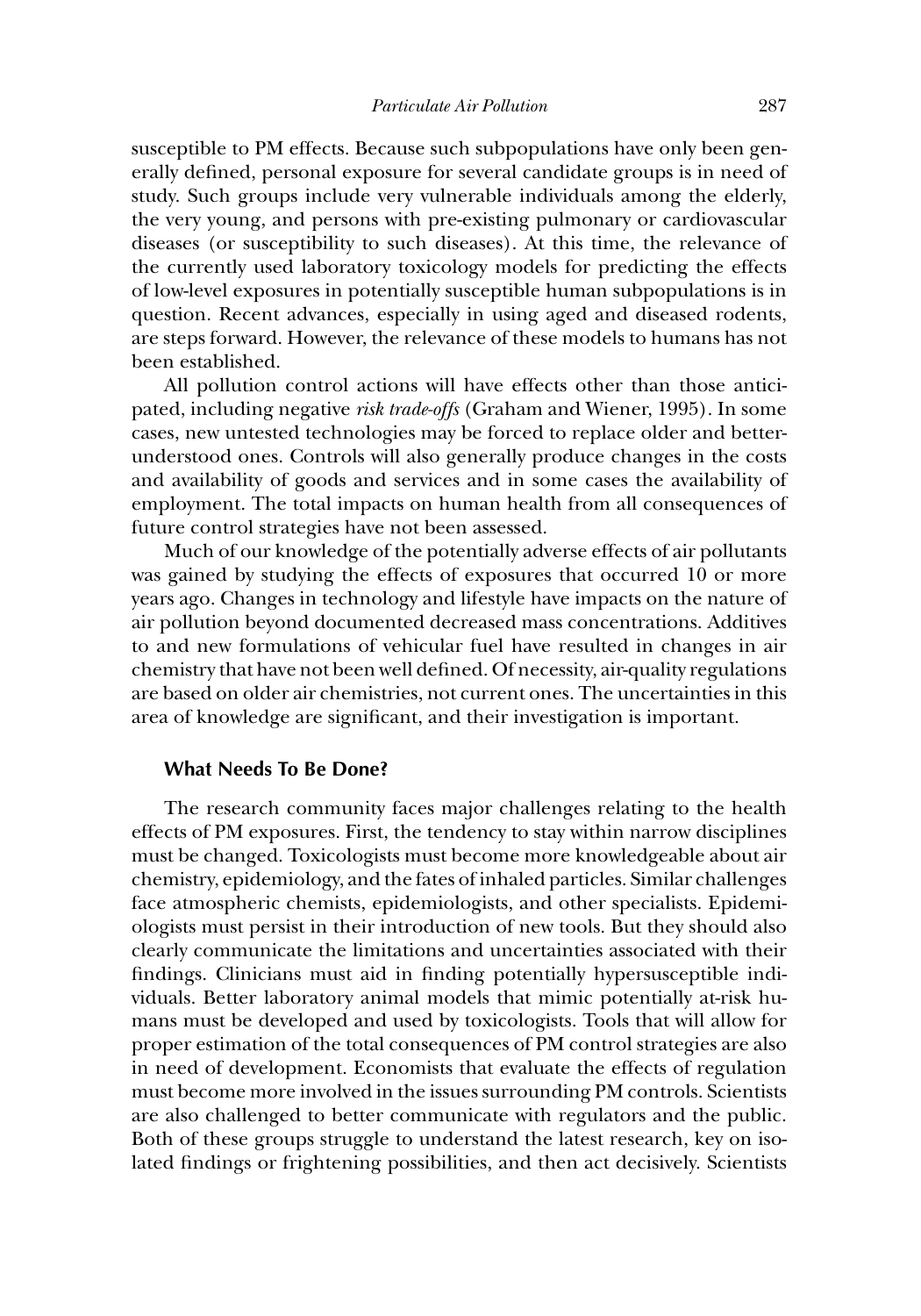understand that their studies do not consider all of the relevant factors, but the public has no idea that this is the case.

Those charged with establishing clean-air regulations have a good record of identifying the major pollutants, encouraging the required research, and recommending safer air standards. Previously, the regulatory task was simpler because of high levels of emissions, obvious health effects, and the lack of attention to cleaner technologies. Today, the problem is different in that most of the serious emission sources have been significantly reduced, and the health effects are usually seen only as outcomes of sophisticated computational exercises. Even more challenging is the fact that the trade-offs are no longer negligible and may be approaching the point where some controls may cause a net deterioration in human health and welfare. New strategies must include more consideration of uncertainties and better evaluation of the evidence for harm at current levels of air pollution, improved analysis of the trade-offs in cost of goods and loss of jobs, and recognition of the relatively long time scale required for new process and control technologies to emerge.

There is a general belief that legislation can solve the problem of adverse effects associated with exposures to environmental pollutants. Can offending substances be banned or regulated to some low level such that they will cause no harm? The answer to this question appears to be "no" for several reasons. First, the substance may also be associated with sources that are essential to health, such as pesticides, vehicles, factories, electric power plants, farms, and construction sites. Essentially all human activities will modify the environment in ways that will adversely affect some people. When balancing the positive aspects of an environmental regulation with the negative aspects, it is easy to underestimate the negative consequences. Therefore, legislators are challenged with giving up on an attempt to legislate away all harm and instead seek to minimize harm by taking into account *all* of the significant consequences of their legislative actions. With respect to environmental contaminants, it must be realized that it is impossible, and perhaps unwise, to eliminate them altogether. It is probably not feasible to even reduce such contaminants to levels below which some people will not be harmed. Legislators must be more sophisticated in analyzing the complex issues associated with public health in relation to environmental contaminants.

In the United States, as in much of the rest of the world, ultimate power resides with the people. The public must become much more savvy with respect to the complexities involved in protecting their health. It is improper to focus solely on isolated risks and then exert pressure on regulators and legislators to reduce that particular risk. Also, the public must understand that laws and regulations simply cannot eliminate all risks. Each activity that produces goods and services will have some adverse effects. Each chemical substance that is necessary for maintaining health will also have some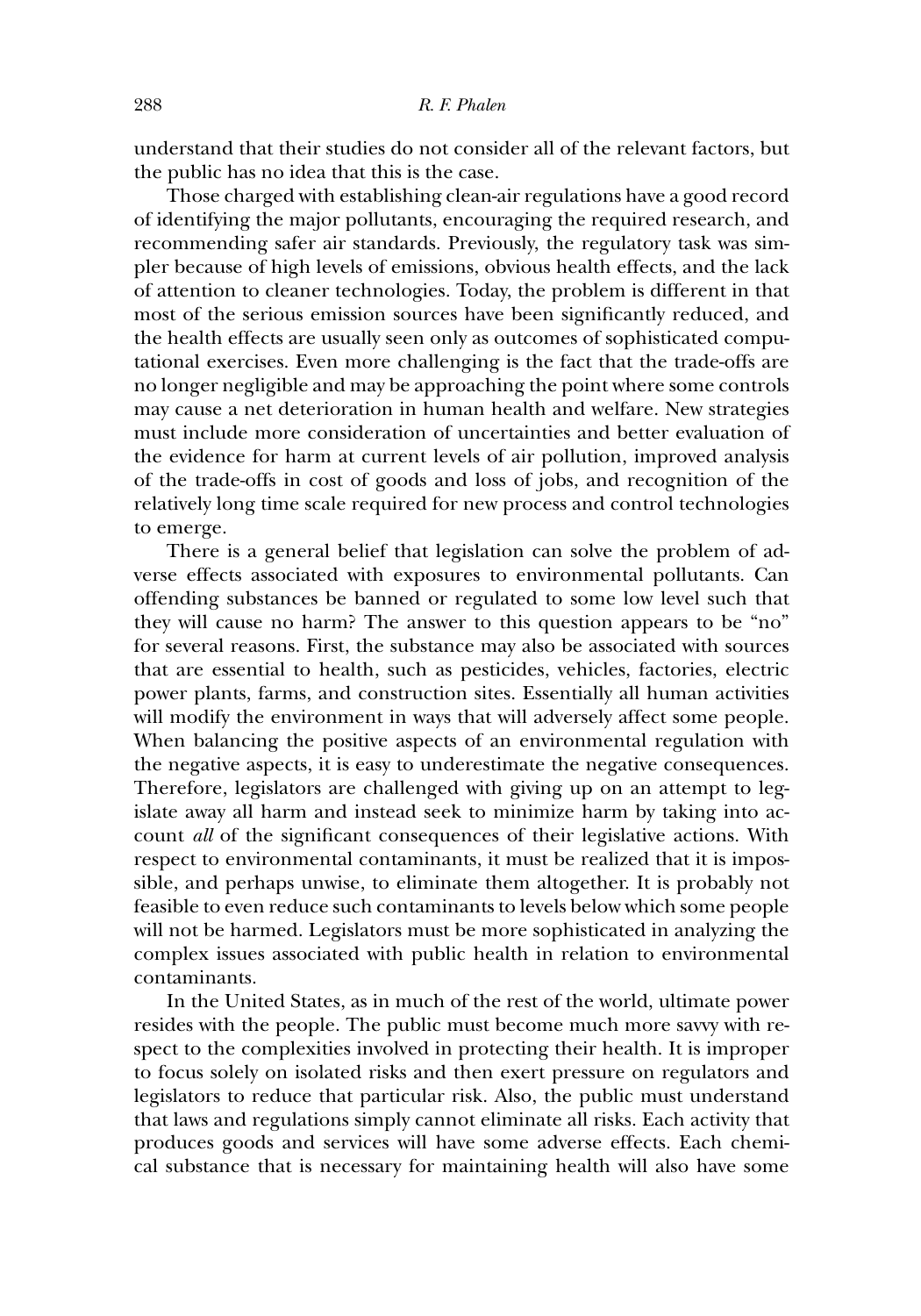adverse effects. Public health is served by good science, dedicated qualified civil servants, and patience.

There are also lessons for industry in the particulate air pollution controversy. First, cleaner technologies must be developed to keep pace with the increasing pressure from legislators, regulators, advocacy groups, and the general public. This will necessitate anticipatory planning because replacing an existing technology may take decades of research, testing, and implementation. When new technologies are first envisioned, their air-polluting characteristics must be considered early on rather than later. Industry has two other challenges—to increase public education regarding the benefits of industrial activity and to support responsible and objective research relating to air pollutants. Industry has played an important and positive role in improving the public health. Food, goods, transportation, electrical energy, and jobs are all contributions of industry. These contributions must continue, but in a more enlightened manner.

#### **The Crossroad**

Today, we are at an important crossroad with respect to the future of air-pollutant regulation. One road involves performing the needed research and making decisions on the basis of the science, with full consideration of the many trade-offs associated with new regulations. The other road involves adopting regulations driven by public fear, politics, and pressure groups. The first road is obviously the more beneficial one for protecting human health. However, it requires a more patient and reasoned approach that invests in research, allows time for the science to work, and allows the time needed for technological change. The second approach promises uncontrolled, chaotic, and rapidly changing rules. A great deal is at stake. Will science and reason, or expediency, fear, and ignorance, be the determinants of public health decisions? To travel the better road, there must be a new era of cooperation and communication among scientists, regulators, legislators, advocacy groups, and the public.

#### **REFERENCES**

Abelson PH. Risk assessments of low-level exposures. Editorial. *Science*. 1994;265:1507.

- ACGIH<sup>R</sup> Technical Committee on Air Sampling Procedures. *Particle Size-Selective Sampling in the Workplace. American Conference of Governmental Industrial Hygienists*. Cincinnati, OH. 1985.
- Ashe WF. Acute effects of air pollution in Donora, Pennsylvania. In: McCabe LC, ed.*Air Pollution*. New York: McGraw-Hill;1952:455, 458.
- Bice DE, Seagrave JC, Green FHY. Animal models of asthma: Potential usefulness for studying health effects of inhaled particles. *Inhal Toxicol*. 2000;12:829–862.
- Calabrese EJ, Baldwin LA. Hormesis as a biological hypothesis. *Environ Health Persp Suppl*. 1998;106:357– 362.

Cantor JO, ed. *CRC Handbook of Animal Models of Pulmonary Disease*. Boca Raton, FL: CRC Press; 1989.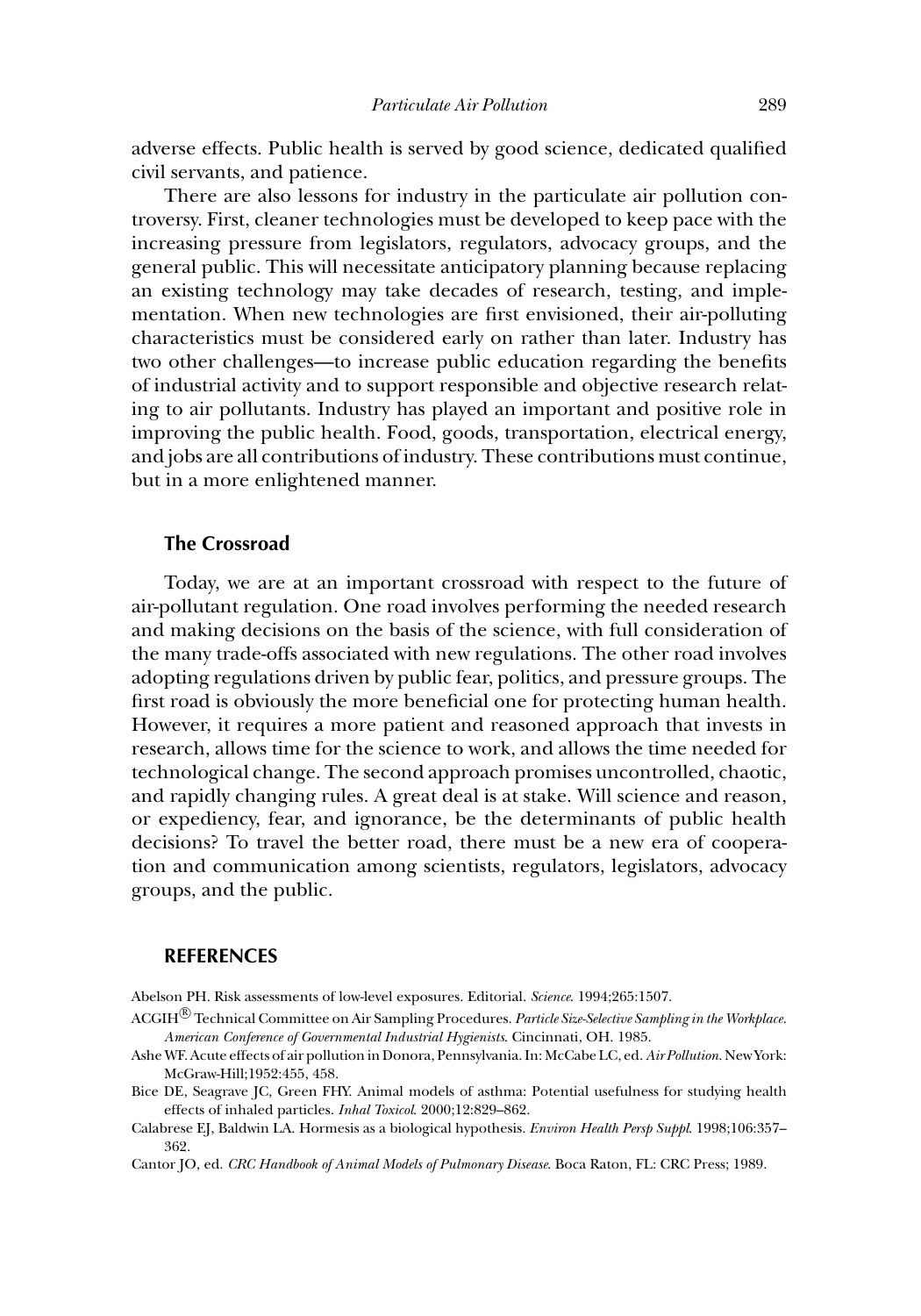Clayton GD. Air pollution. In: Clayton GD, Clayton FE, eds. *Patty's Industrial Hygiene and Toxicology*. Vol 1. General Principles. 3rd ed. New York: John Wiley;1978:595–652.

Cohen BL. Catalog of risks extended and updated. *Health Phys*. 1991;61:317–335.

Conn CA, Green FHY, Nikula KJ. Animal models of pulmonary infection in the compromised host: Potential usefulness for studying health effects of inhaled particles. *Inhal Toxicol*. 2000;12:783–827.

- CSE, Citizens for a Sound Economy Foundation. Comments to the Environmental Protection Agency. Washington, DC; 12 March 1997.
- Dockery DW, Pope CA, Xu X, Spengler JD, Ware JH, Fay ME, Ferris BG, Jr. Speizer FE. An association between air pollution and mortality in six U.S. cities. *New Engl J Med*. 1993;329:1753–1759.
- EPA (U.S. Environmental Protection Agency). National Air Pollutant Emission Trends, 1900–1994; 1995. EPA-454/R-011. Research Triangle Park, NC.
- EPA. *Air Quality Criteria for Particulate Matter*. Vol. 1. EPA/600/P-95/001aF. Washington, DC; 1996a.
- EPA. *Air Quality Criteria for Particulate Matter*. Vols. 1–3. EPA/600/P-95/001a–c. Washington, DC; 1996b.
- EPA. Particulate Matter Research Needs for Human Health Risk Assessment to Support Future Reviews of the National Ambient Air Quality Standards for Particulate Matter; 1998a. EPA/600/R-97132F. Research Triangle Park, NC: National Center for Environmental Assessment.
- EPA. 1998b. U.S. EPA Particulate Matter Health Research Program Workshop: Summary Report; 1998b. EPA/600/R-98/007. Research Triangle Park, NC: National Center for Environmental Assessment.

Folinsbee LJ, Horstman DH, Kehrl HR, Harder SD, Abdul-Salaam S, Ives PJ. Respiratory responses to repeated prolonged exposure to 0.12 ppm ozone. *Am J Resp Crit Care*. 1994;149:98–105.

- Gergen PJ, Weiss KB. The increasing problem of asthma in the United States. *Am Rev Resp Dis*. 1992;146: 823–824.
- Godleski J. *New Approaches in Multi-Component Inhalation Toxicology Research, Seventeenth AAAR Conference*. Cincinnati, OH. June 1998.
- Godleski JJ, Sioutas C, Kafler M, Catalano P, Koutrakis P. Death from inhalation of concentrated ambient air particles in animal models of pulmonary disease. In: Lee JS, Phalen RF, eds. *Proceedings of the Second Colloquium on Particulate Air Pollution and Human Mortality and Morbidity*, pp. 4-136–4-143. Salt Lake City UT: University of Utah; 1996:4-136–4-143.
- Graham JD, Wiener JB, eds. *Risk vs. Risk: Tradeoffs in Protecting Health and the Environment*. Cambridge, MA: Harvard University Press; 1995.
- Grant LD, Shoaf CR, Davis JM. 1999. United States and international approaches to establishing air standards and guidelines. In: Holgate ST, Samet JM, Koren HS, Maynard RL, eds. *Air Pollution and Health*. San Diego, CA: Academic Press; 1999:947–982.
- Hackney JD, Linn WS, Mohler JG, Collier CR. Adaptation to short-term respiratory effects of ozone in men exposed repeatedly. *J Appl Physiol*. 1977;43:82–85.
- Hall JV, Winer AM, Kleinman MT, Lurman FW, Brajer V, Colome SD. Valuing the health benefits of clean air. *Science*. 1992;255:812–817.
- HEI (Health Effects Institute). *Particulate Air Pollution and Daily Mortality: Analysis of the Effects of Weather and Multiple Air Pollutants—The Phase 1.B Report of the Particle Epidemiology Evaluation Project*. Boston, MA: Health Effects Institute; 1997.
- Hill AB. The environment and disease: Association or causation? *Proc Roy Soc Med*. 1965;58:295–300.
- Holland WW, Bennett AE, Cameron IR, Florey C du V, Leeder SR, Schilling RSF, Swann AV, Waller RE. Health effects of particulate pollution: Re-appraising the evidence. *Am J Epidemiol*. 1979;110: 525.
- Hughes LS, Cass GR, Gone J, Ames M, Omez I. Physical and chemical characterization of atmospheric ultrafine particles in the Los Angeles area. *Environ Sci Technol*. 1998;32:1153–1161.
- ICRP (International Commission on Radiological Protection, Task Group of Committee 2). *Human Respiratory Tract Model for Radiological Protection*. Publication 66. New York: Pergamon Press; 1994.
- Klimisch RL. Urban sources of particulate pollution. In: Vostal JJ, ed. *Health Effects of Particulate Matter in Ambient Air*. Pittsburgh, PA: Air and Waste Management Association; 1998;90–97.
- Langworthy LM, Goldberg MF. The Supreme Court steps in. *Environ Manage*. 2000; August:14–16.
- Li Y, Roth HD. Daily mortality analysis by using different regression models in Philadelphia County, 1973–1990. *Inhal Toxicol*. 1995;7:45–58.
- Linn WS, Medway DA, Anzar UT, Valencia LM, Spier CA, Tsao FS, Fischer DA, Hackney JD. Persistence of adaptation to ozone in volunteers exposed repeatedly for six weeks. *Am Rev Respir Dis*. 1982;125:491– 495.
- Lioy PJ, Waldman JM, Buckley T, Butler J, Pietarinen C. The personal indoor and outdoor concentrations of pm 10 measured in an industrial community during the winter. *Atmos Environ B*. 1990;24:57–66.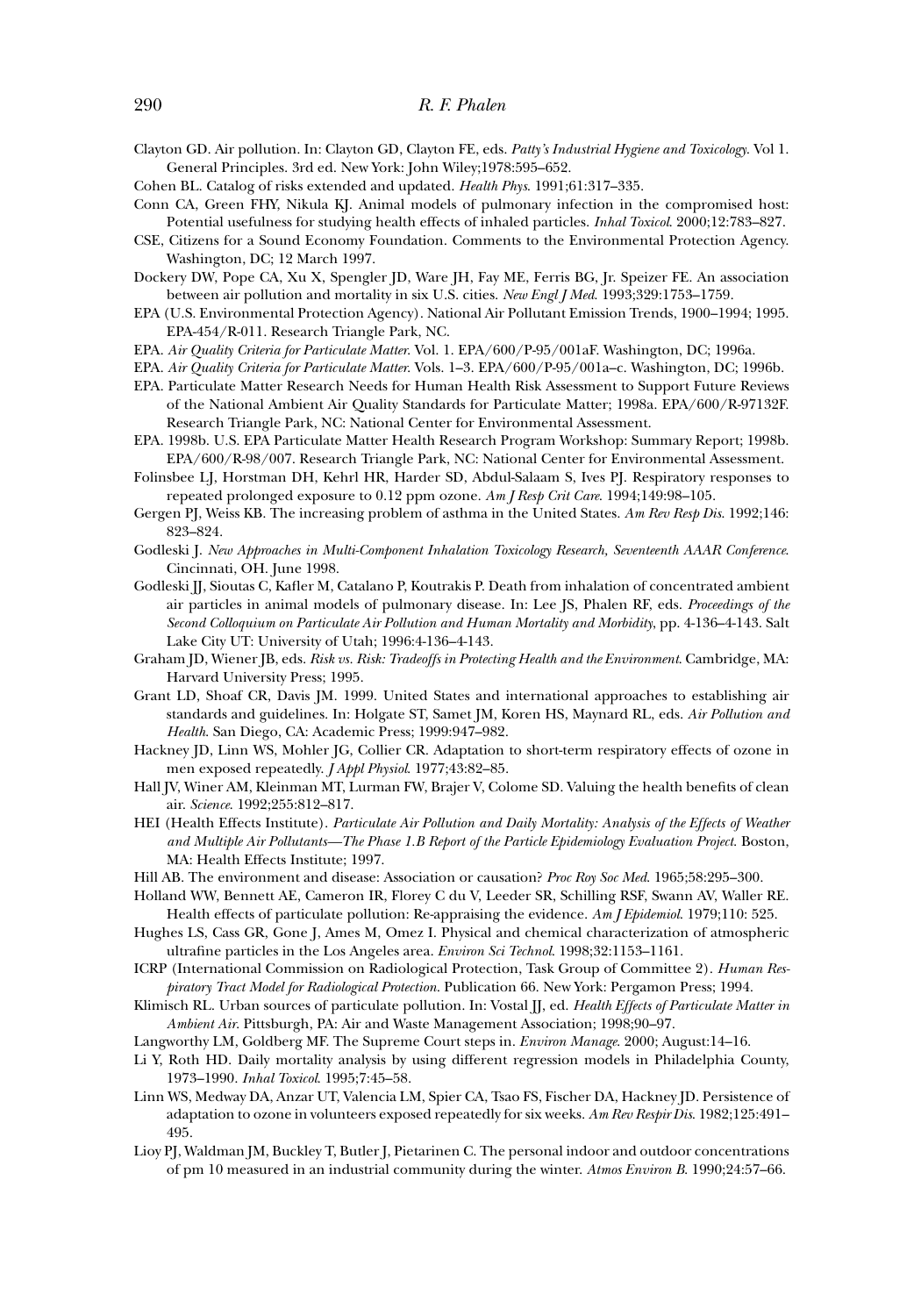- Lipfert FW. *Air Pollution and Community Health: A Critical Review and Data Sourcebook*. New York: Van Nostrand Reinhold; 1994.
- Lipfert FW. Trends in airborne particulate matter in the United States. *Appl Occup Environ Hyg*. 1998;13: 370–384.
- Liu SZ, Liu WH, Sun JB. Radiation hormesis: Its expression in the immune system. *Health Phys*. 1987;52: 579–583.
- Mauderly JL. Animal models for the effect of age on susceptibility to inhaled particulate matter. *Inhal Toxicol*. 2000;12:863–900.
- Mautz WJ, Kleinman MT. Animal quality and protocol approval. In: Phalen RF, ed. *Methods in Inhalation Toxicology*. Boca Raton, FL: CRC Press; 1997:13–24.
- Moolgavkar SH, Luebeck EG, Hall TA, Anderson EL. Particulate air pollution, sulfur dioxide, and daily mortality: A reanalysis of the Steubenville data. *Inhal Toxicol*. 1995;7:35–44.
- Morandi MT, Stock TH, Contant CF. A comparative study of respirable particulate microenvironmental concentrations and personal exposure. *Environ Monit Assess*. 1998;10:105–122.
- Morrow PE, Bates DV, Fish BR, Hatch TF, Mercer TT. Deposition and retention models for internal dosimetry of the human respiratory tract. *Health Phys*. 1966;12:173–207.
- Muggenburg BA, Tilley L, Grren FHY. Animal models of cardiac disease: Potential usefulness for studying health effects of inhaled particles. *Inhal Toxicol*. 2000;12:901–925.
- NCRP (National Council on Radiation Protection and Measurements). 1997. Deposition Retention and Dosimetry of Inhaled Radioactive Substances. NCRP SC 57-2 Report. Bethesda, MD: National Council on Radiation Protection and Measurements; 1997.
- Noble CA, Prather KA. Real-time measurement of correlated size and composition profiles of individual atmospheric aerosol particles. *Environ Sci Technol*. 1996;30:2667–2680.
- NRC (National Research Council). Committee on Research Priorities for Airborne Particulate Matter. *Research Priorities for Airborne Particulate Matter: I, Immediate Priorities and a Long-Range Research Portfolio*. Washington, DC: National Academy Press; 1998.
- NRC, Committee on Research Priorities for Airborne Particulate Matter. *Research Priorities for Airborne Particulate Matter: II, Evaluating Research Progress and Updating the Portfolio*. Washington, DC: National Academy Press; 1999.
- NRC, Committee on Research Priorities for Airborne Particulate Matter. *Research Priorities for Airborne Particulate Matter: III, Early Research Progress*. Washington, DC: National Academy Press; 2001.
- Oberdörster G, Gelein RM, Ferin J, Weiss B. Association of particulate air pollution and acute mortality: Involvement of ultrafine particles? *Inhal Toxicol*. 1995;11–124.
- Oberdörster G, Finkelsein JN, Johnston CJ, Gelein R, Baggs R, Mercer P, Carson N. Tolerance against ultrafine particle-induced acute lung injury. Abstract #36. *Toxicologist*. 1997;36(1): Part 2.
- Phalen RF. Animal models. In: Phalen RF, ed. *Inhalation Studies: Foundations and Techniques*. Boca Raton, FL: CRC Press; 1984:211–241.
- Phalen RF. *The Particulate Air Pollution Controversy*. Boston/Dordrecht/London: Kluwer Academic Publishers; 2002.
- Phalen RF, McClellan RO. PM10 research needs. *Inhal Toxicol*. 1995;7:773–779.
- Pope CA III. Review: Epidemiological basis for particulate air pollution health standards.*Aerosol Sci Technol*. 2000a;32:4–14.
- Pope CA III. What do epidemiologic findings tell us about health effects of environmental aerosols? *J Aerosol Med*. 2000b;13:335–354.
- Pope CA III, Dockery D. Epidemiology of chronic health effects: Cross-sectional studies. In: Wilson R, Spengler J, eds. *Particles in Our Air*. Boston: Harvard University Press; 1996:149–167.
- Pope CA III, Dockery DW, Schwartz J. Review of epidemiologic evidence of health effects of particulate air pollution. *Inhal Toxicol*. 7:1–18.
- Samet JM, Zeger SL, Dominici F, Curriero F, Coursac I, Dockery DW, Schwartz J, Zanobetti A. The National Morbidity, Mortality and Air Pollution Study, Part II: Morbidity, Mortality and Air Pollution in the United States. HEI Report 94. Boston: Health Effects Institute; 2000.
- Sexton K, Spengler JD, Treitman RD. Personal exposure to respirable particles: A case study in Waterbury, Vermont. *Atmos Environ*. 1984;18:1385–1398.
- Shirakawa, T. Enomoto T, Shimazu S, Hopkin JM. The inverse association between tuberculin responses and atopic disorder. *Science*. 1997;275:77–79.
- Shrenk HH, Heimann H, Clayton GD, Gafafer WM, Wexler H. Air Pollution in Donora, PA. Public Health Bulletin No 306. Washington, DC: Public Health Service; 1949.